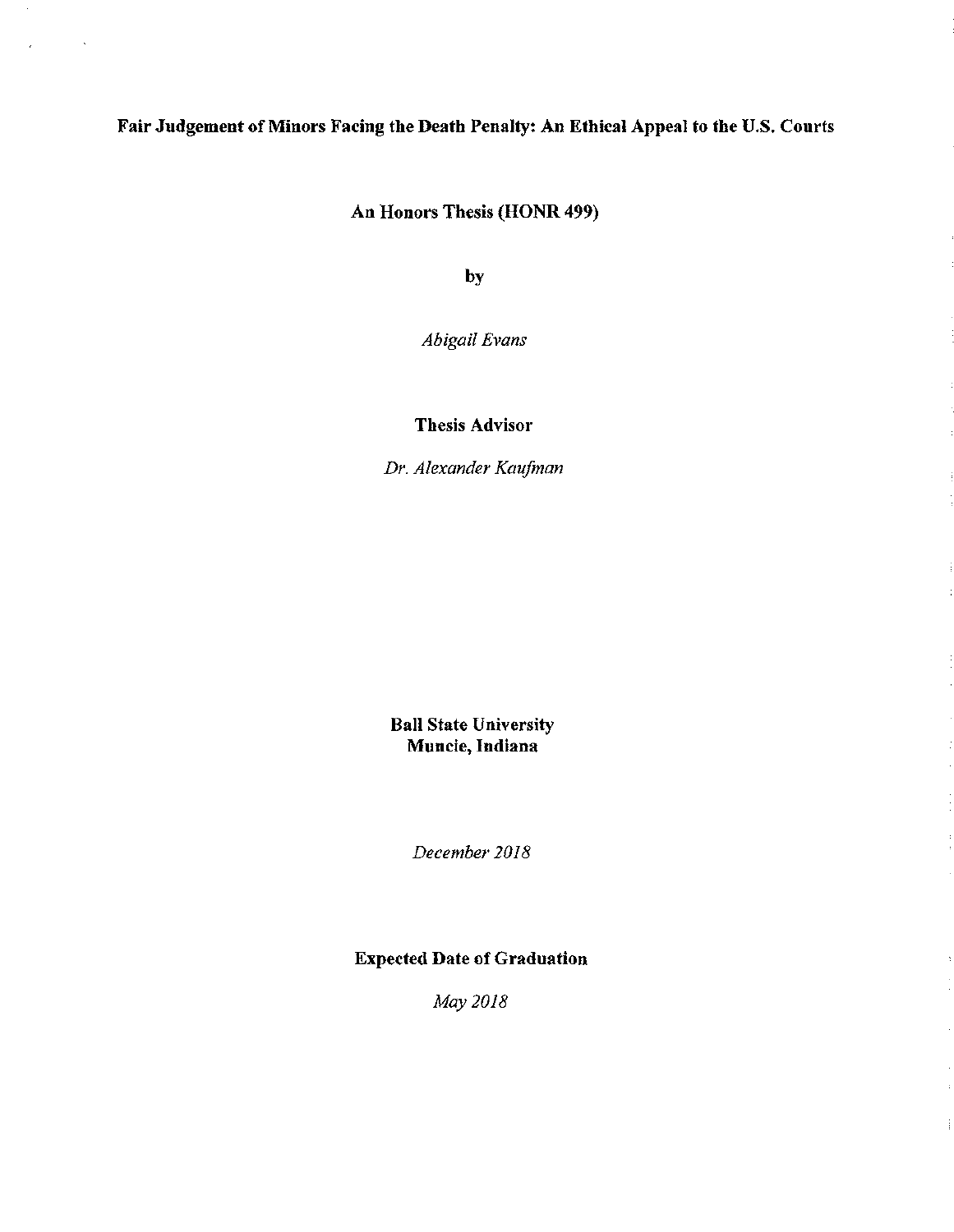### ABSTRACT

It is inherently cruel and unjust to give a minor a death penalty. There are many issues with the United States' justice system, including the systematic racism and refusal to conform to ideas that are in other nations considered are considered basic human rights. Emmett Till and Napoleon Beazley both faced unjust and cruel deaths. Though Emmett Till's death did not come from a court sentencing, the United States justice system did not punish anyone for killing him. Napoleon Beazley committed a crime as a minor and was sentenced to an unfair death. Though the United States ratified the International Covenant on Civil and Political Rights in 1992, it fails to uphold the heavily amended treaty that it ratified. Besides the inherent injustice of sentencing a minor to death, the United States also struggles with systematic racism that punishes people of color even more harshly than their white counterparts. There are many disparities in prisons between people of color and white people, showing just how the United States justice system values the lives of people of color versus the lives of white people. Discussed in detail in this thesis is the injustice towards specifically young black men within the justice system. Young black men are punished more harshly and have a harder time socially recovering from a prison sentence. Harsh punishments for these young men can even deny them the chance to socially recover at all, since black minors were much more likely to receive the death penalty or life without parole sentences than white minors. There are many steps that the United States has taken to fix these injustices, such as Supreme Court cases banning the execution of minors or most cases of sentencing minors to life without parole. All of these steps have not fixed the root issue in the United States' justice system, and unfair or harsh punishments continue to be given to people of color far more. By holding the United States' justice system to a higher standard and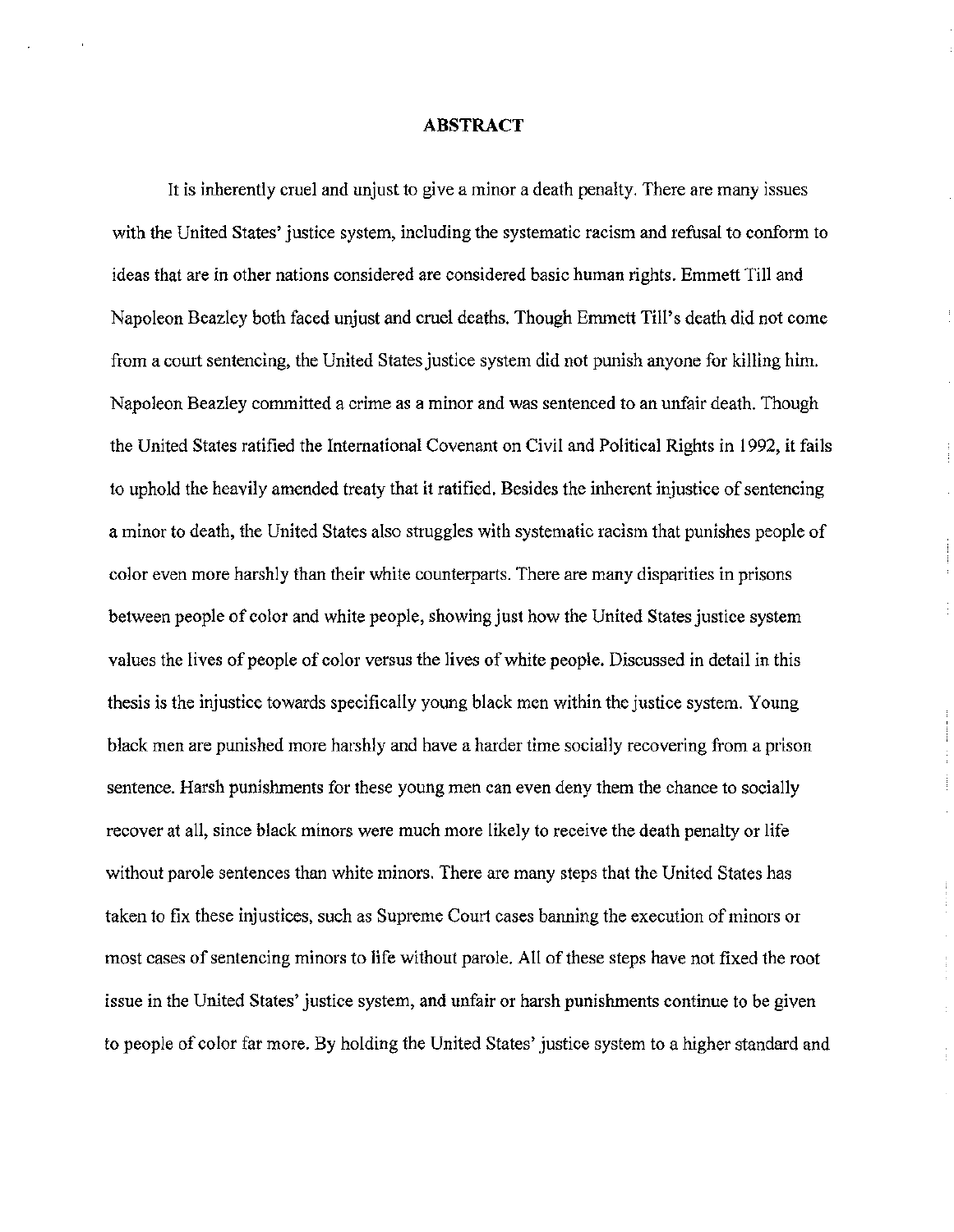more closely conforming to the laws set in place or the ICCPR, the country could begin to fix what has made it so unjust since its inception.

 $\mathbf{I}$ 

Ĵ  $\frac{1}{2}$  $\cdot$ 

l,

Ġ,

 $\ddot{\phantom{0}}$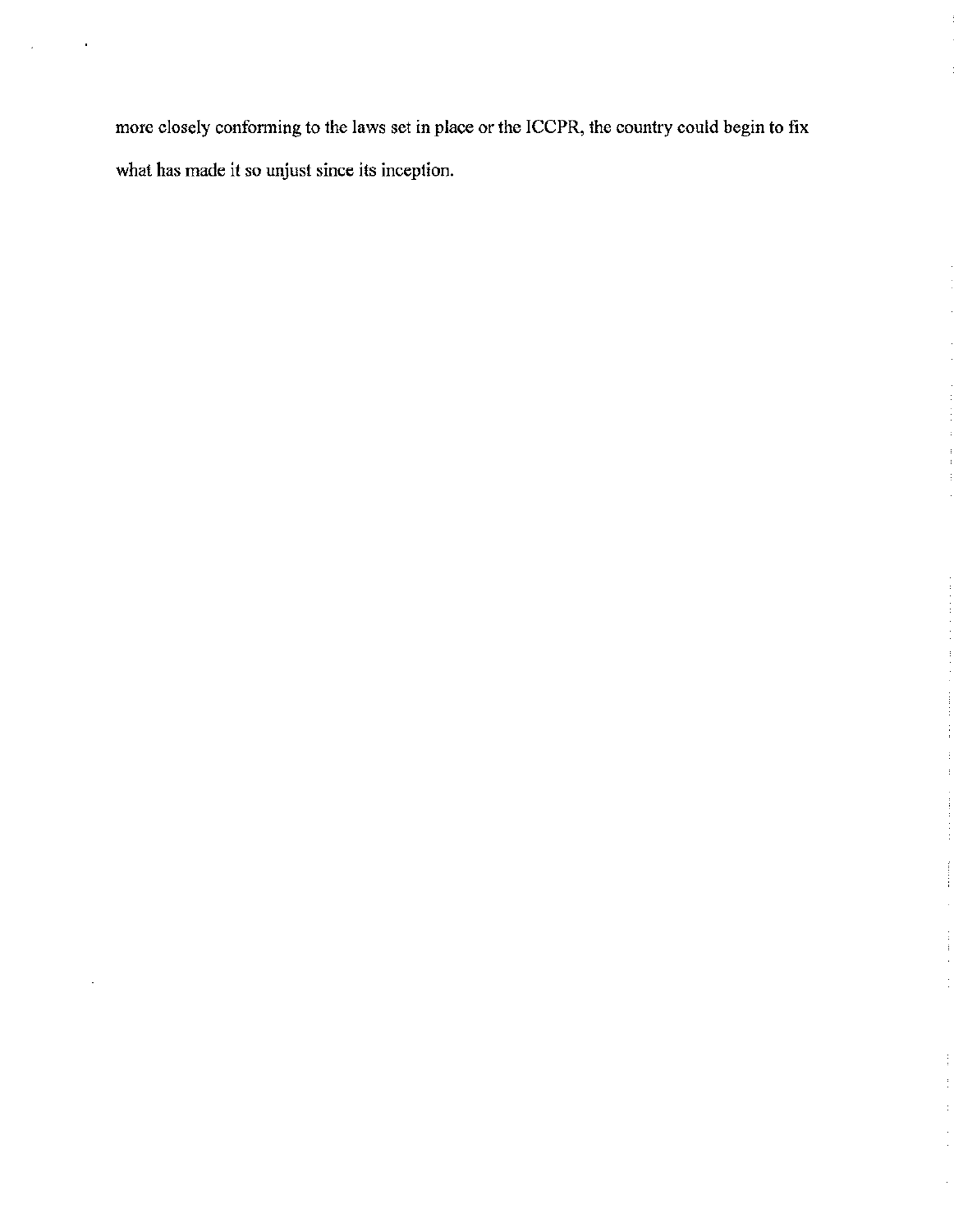#### PROCESS ANALYSIS STATEMENT

This thesis began with a clear idea: look at children and other people within the legal system who are automatically at a disadvantage because they are children and write a paper about how it is wrong that they are sentenced to death. My goal in my future career is to be able to help people, and to understand the injustices disadvantaged members of our society face is important in understanding not only the problem, but how to fix it.

The thesis was then divided up in to three sections. Past cases of children facing the death penalty focused around a major case to give context to the issue, current problems that we are still facing with our justice system and how they relate to the past, and a look into the future and how we might be able to fix these issues of inequality. For the past, I decided early on to use Emmett Till as an example. While not sentenced to death, his case showed the injustices that I wanted to highlight in this paper. He was an innocent minor killed by two white men because he went against the cultural norms of the racist South in the 1950s. His killers were acquitted of the crime, though they would later admit to doing it. It is a significant example of the United States justice system failing one of the people it is supposed to protect.

In deciding to use Emmett Till as my first example, systematic racism in the United States would become part of the thesis. It was not until I looked at more recent cases until I realized what a part it would play. The original intent of the paper was to look at minors facing the death penalty and explain why it was wrong. However, it was clear as I continued researching that racism played not only a huge part in our justice system, but that it was also in effect destroying the lives of minors of color. The racism in our justice system makes it easy to look at a child of color and condemn them to death or give them a life sentence without parole, even when you would never imagine doing the same to a white child. The thesis is till about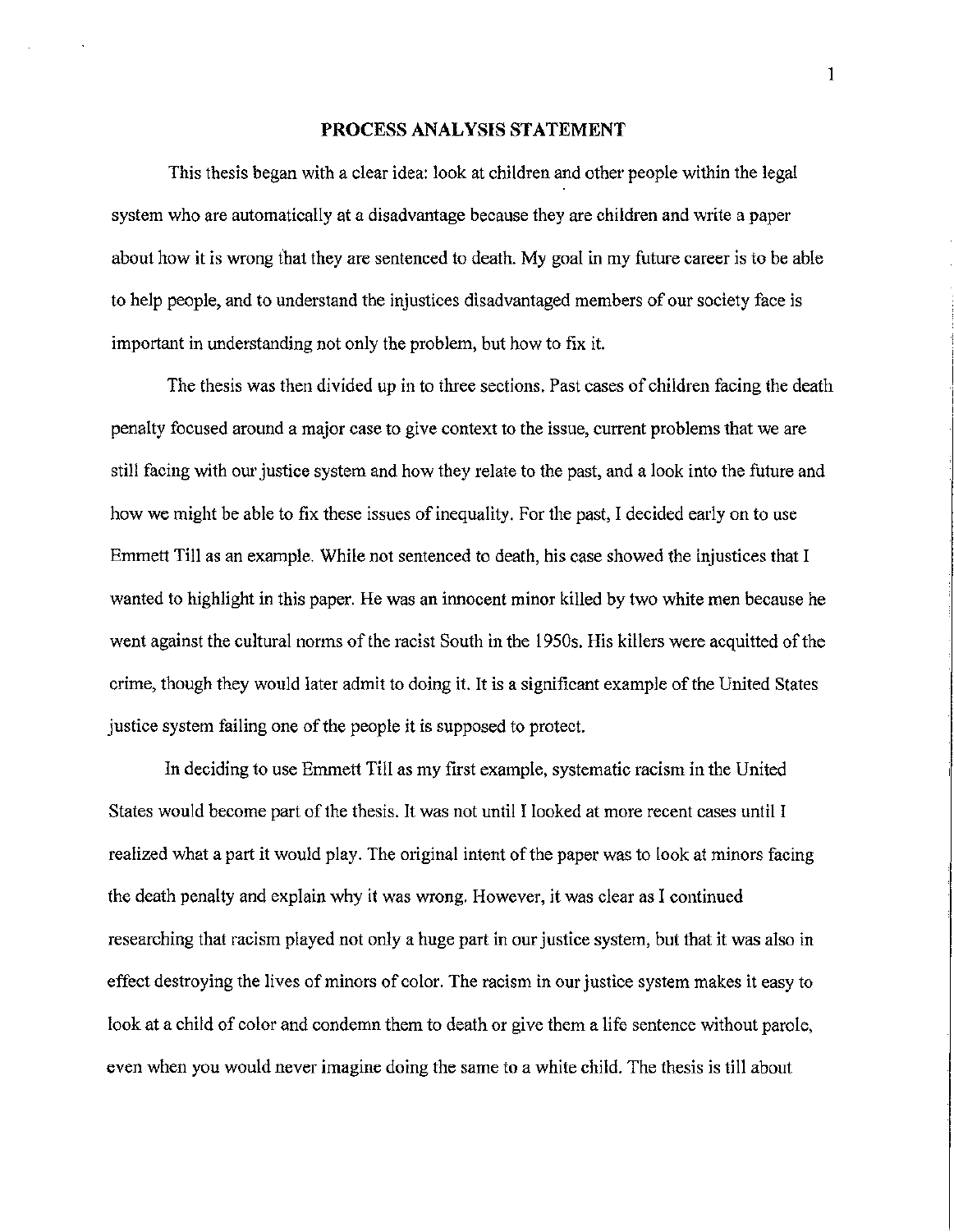minors facing the death penalty, but it could not have been written without acknowledging the institutionalized racism in America.

Choosing a more recent case to compare against Emmett Till was hard. Emmett Till was an innocent minor who had done nothing wrong legally. This thesis is not about children who are wrongly given the death penalty, so I wanted to be clear that even a minor who has committed a crime that might get them a death sentence as an adult does not deserve to be given a death sentence as a minor. I ended up choosing to look at Napoleon Beazley, who was one of the last minors executed in the United States. Though he had committed homicide, his death at the hands of the state was a cruel punishment that he did not deserve. Though Emmett Till and Napoleon Beazley are not the same, both of their deaths were morally unjust.

It was a happy surprise to find out that there had been a Supreme Court case in 2007 that put an end to most cases of minors facing the death penalty. However, once I read into the case, it was clear that this was not the step forward I had hoped it would be. Replacing the death penalty for minors were now life sentences without parole. The Supreme Court had just swapped out active death penalties for inactive ones, letting the sentenced minors die in a prison cell instead of by lethal injection. This cycle of hopefulness and disappointed repeated a few times as I found another case about minors being given life sentences without parole and the International Covenant on Civil and Political Rights. The ruling against minors being sentenced to life without parole still has some exceptions for minors who have committed murder, and the ICCPR was amended before it was ratified by the United States, making it essentially powerless.

It became clear that there were many ways that the United States could work to better themselves and change the justice system to protect the rights of all people equally. This thesis is a call to action for such steps to be taken. This thesis lays out one aspect of the corrupted system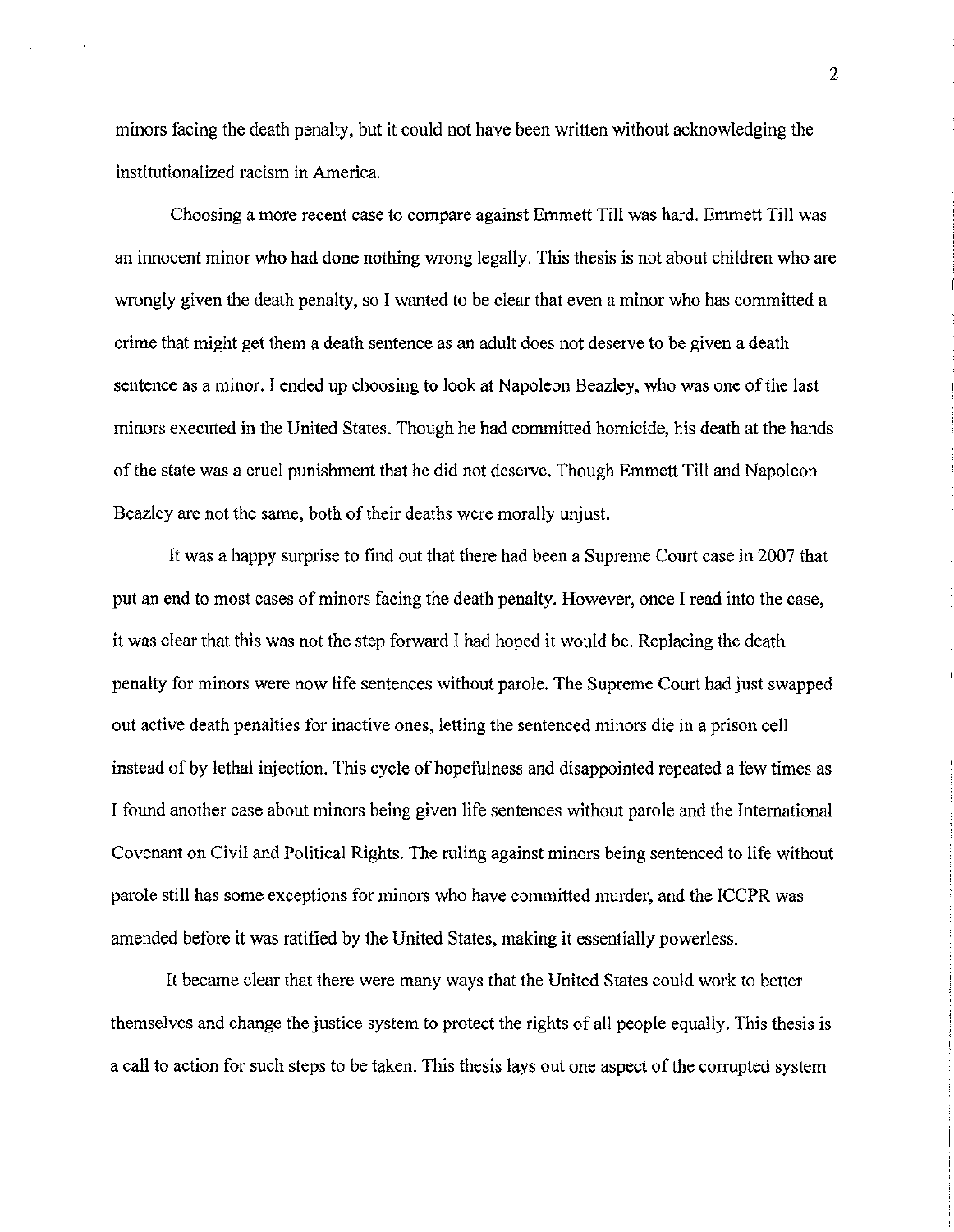governing the United States and critiques the changes that have failed to fix anything regarding African American minors.

J,

 $\hat{\mathcal{A}}$ 

 $\overline{\phantom{a}}$ 

 $\bar{\epsilon}$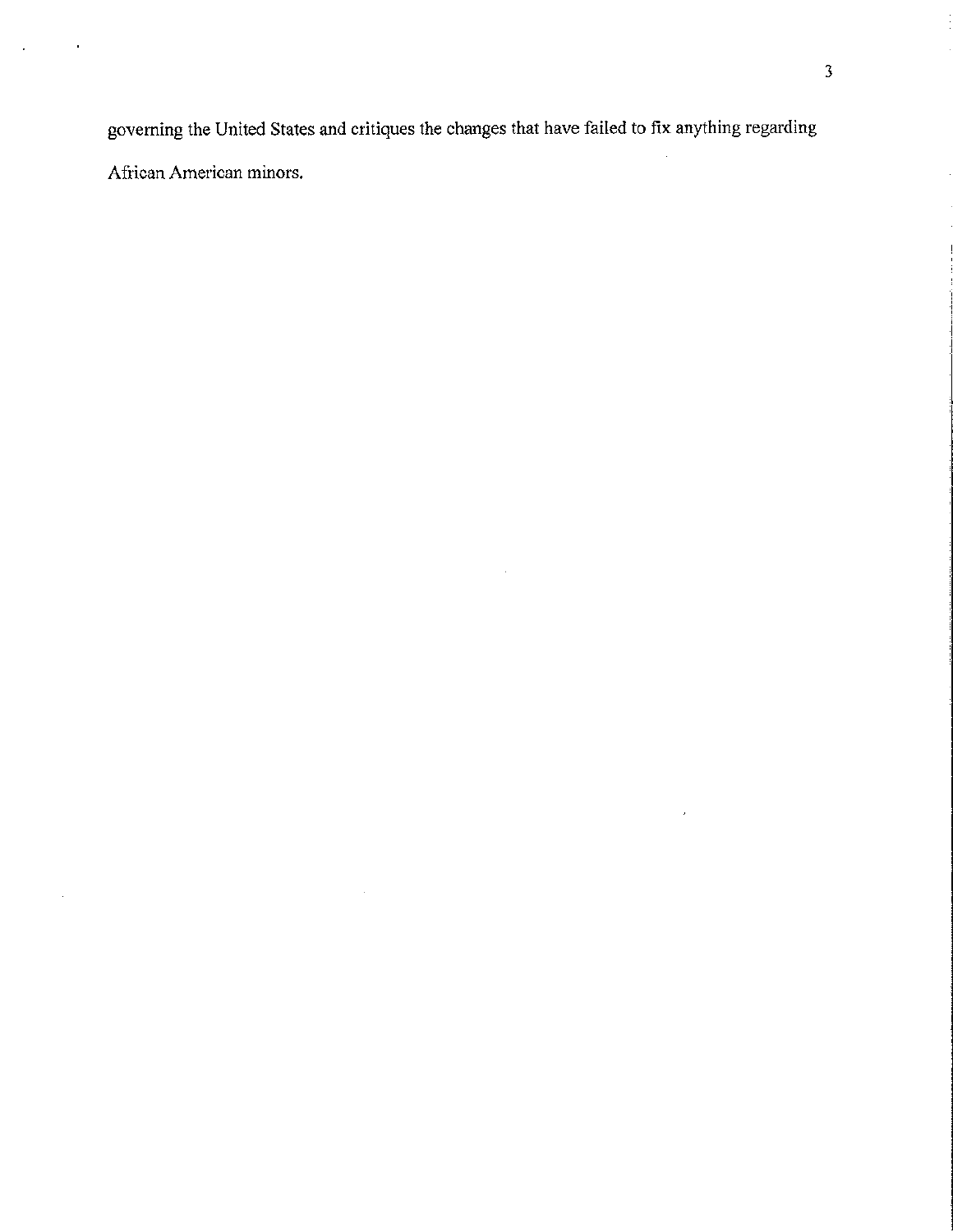Until recently, a person of sixteen or seventeen could commit a crime, be charged as an adult, and receive a death sentence in the United States. Since then, there have been changes to our legal system that prevent the execution of minors. However, there is still a problem facing our minors going through the legal system with severe criminal charges: if not the death penalty, then what punishment should be given? This thesis will be looking at the alternatives offered to these minors who have committed severe crimes instead of being given the death penalty and find the issues in our society that underlies much of the activity going on in our legal system concerning minors today.

To begin, a separate, older case will be examined. While this minor did not receive a death penalty and was, in fact, not charged with any crime at all, the similarities between a minor's death in 1955 and one nearly fifty years later in 2002 will be compared. We will be looking at the death of this minor, and more importantly, what the United States thought of his death. We will then compare the kind of media attention this case saw compared to the death of a man sentenced when he was still a minor, to see how times have changed.

### **Emmett Till**

Emmett Till was a fourteen-year-old who had been sent from Chicago to Le-Flore County, Mississippi for the summer of 1995 (Spencer). Unfortunately, he came back to Chigago in a coffin. Till was murdered for an offense against a white woman, though the exact offense is still unclear. His cousins claimed that this only offense was putting his money directly into the hand of the woman working at a store that night—a white woman by the name of Carolyn Bryant (Thorton). A few old men who were outside playing checkers at the time say that he wolf-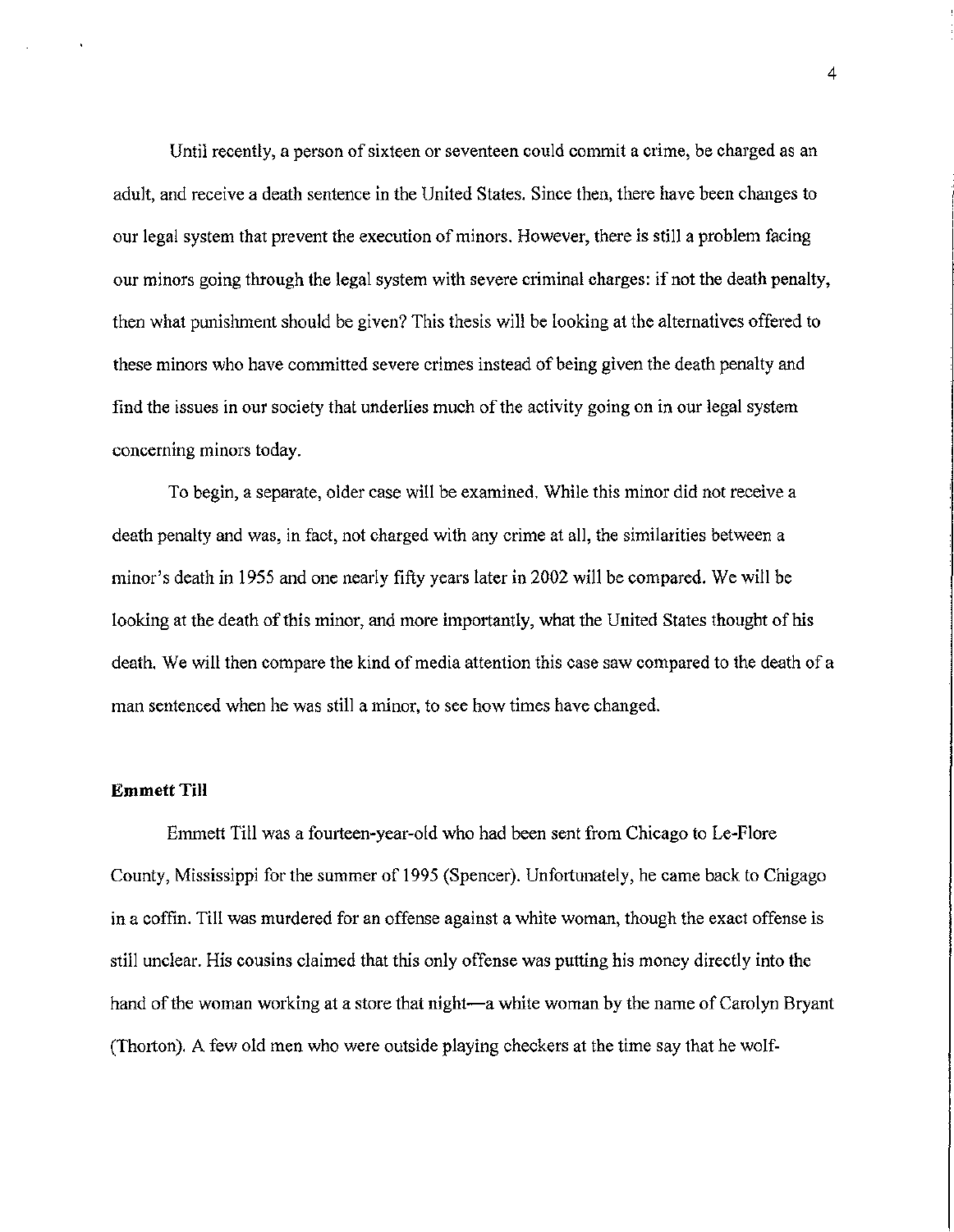whistled at the white woman working the counter as he left (Thorton). Others say that he squeezed the woman's hand, grabbed her around the waist, and propositioned her (Spencer).

Whatever his crime, this act against a white woman resulted in Till being kidnapped from his home (Houck and Grindy, 14). From there, he was taken and brutally beaten to death by the white woman's husband, Roy Bryant, and his half-brother, J.W. Milam (Spencer). His body was disfigured from not only the beating, but also from being thrown into the river where his body was found a few days later (Spencer).

In the aftermath of this case, there are two assumptions generally made. The first is that his murder made national headlines, and the second is that everyone disagreed with what had happened to him (Thorton). That fact is that when looking at ten major magazines at the time for that year, only eighteen articles were ran about Emmett Till, and eleven of those were in the prominent black magazine *Jet* (Thorton). What is more is that of the seven magazines that posted letters to the editor, only four posted any letters concerning Emmett Till, and the letters were not always about the writer disagreeing with his fate (Thorton).

The lack of coverage was shocking for many reasons. Many people retroactively assume that there was a large uprising of people who were upset about this young boy's unfair death. It seems logical, considering that his mother insisted on an open casket, which showed off his disfigured and barely recognizable face (Thorton). The aforementioned *Jet* magazine published a picture of him like that, his face beaten and unrecognizable as he lay in his coffin, to the shock and horror of many of its readers (Thorton). That was still not enough to create a universal public outcry.

It was predicted shortly after Till's burial that he "would be turned into something insidious" (Houck and Grindy, 20). There was, unfortunately founded, fear that once the picture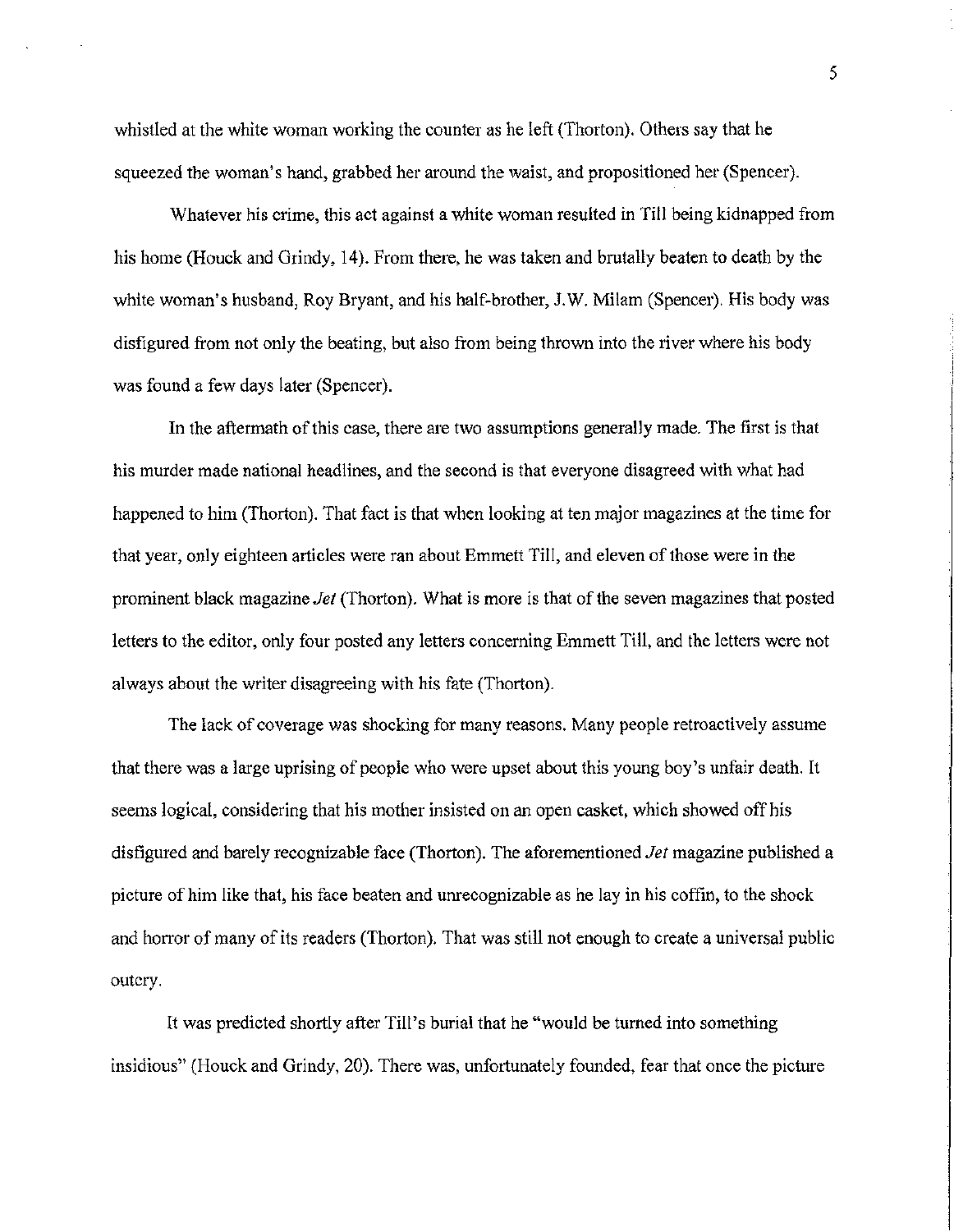of the dead beaten boy in a coffin was out of people's mind, he would be made the villain to white Mississippi and perhaps the whole white United States. While there was sympathy for the Till family at the time of his death, the country's sympathy was quickly given instead to his killers, shown to be two outstanding young men pictured in their military uniforms in the newspapers (Houck and Grindy, 29).

Though initially being sought after as an accomplice, Carolyn Bryant, the woman whom he in some way offended, was "let off the hook" (Houck and Grindy, 35). Sheriff Smith was quoted as saying that they were not going to go after her because "she's got two small boys to take care of" (Houck and Grindy, 35). Apparently, the worries of Mrs. Bryant and her killer husband outweighed the worries of Mrs. Till, who had lost her only son to racial driven violence.

Till's killers were both acquitted in 1955 by an all-white jury (Spencer). In 1959, Till's story received more traction in newspapers and magazines when Bryant and Milam confessed in an interview, though only Milam would speak for the record (Spencer).

#### The International Covenant on Civil and Political Rights

The acceptance of the death penalty for minors is especially confusing considering the International Covenant on Civil and Political Rights (ICCPR). The ICCPR is an agreement was "designed primarily to protect individuals against arbitrary government action and to ensure individuals the opportunity to participate in government and other common activities" (Hurble and Champion). Before the United States ratified the ICCPR, it was said that "almost half the members of the world community have, by becoming [p]arties accepted the new international rule that individuals are not mere objects but have direct rights and ultimately may be able to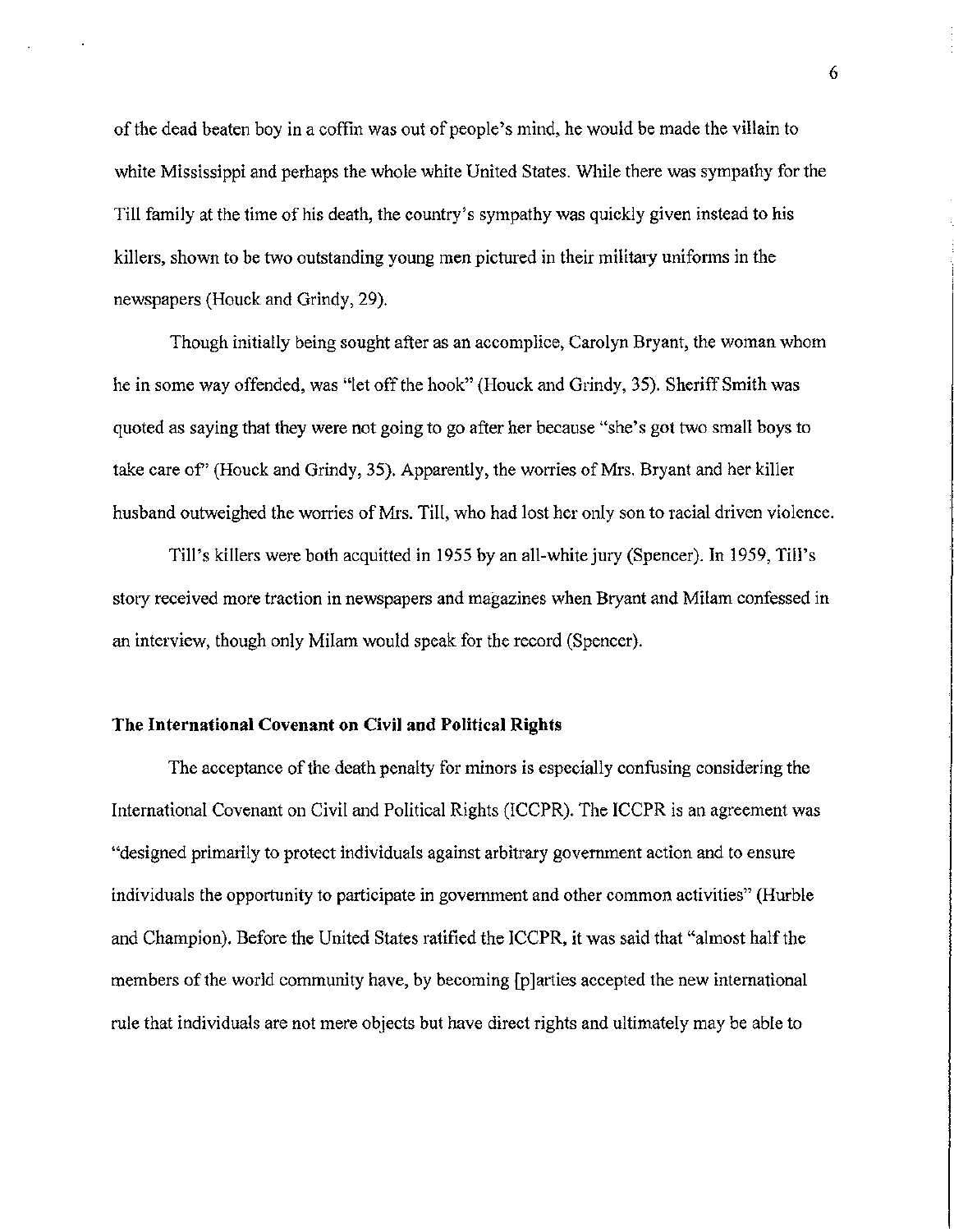enforce those rights" (Hurble and Champion). The ICCPR was to be overseen by a human rights committee that would handle complaints (Hurble and Champion).

In 1992, the ICCPR was ratified by the United States after multiple limitations were added, including refusing to ban the execution of minors (Hurble and Champion). Around forty states added their own reservations to the ICCPR (Hurble and Champion). To further limit the power the ICCPR might have, the Supreme Court case Reid v Covert ruled that the United States Constitution overrules the treaty (Hurble and Champion).

In essence, the United States had signed a treaty agreeing to a certain humane treatment of other human beings and ensured that the treaty would be powerless. The changes to the treaty meant that the United States could not be held to the same standards as other countries who had signed and agreed to it. Even more power was taken from the ICCPR when the United States decided that they did not have to govern themselves according to the treaty they had signed and agreed to so long as their own constitution said something else. This meant that nothing in the treaty had any weight unless it was not previously ruled upon in the Constitution or any of its amendments.

With the covenant meaning so little in the end, the fates of the people who broke the law were left in the hands of the judges who interpreted the constitution. The same racist ideas that had let a young black boy's killers go free stayed in the United State's legal system. These same ideas continue to this day to cause harm to people who continue to be systematically discriminated against, and the only people that are paying for it are the victims. Without outside intervention, the United States justice system continues to put different values on different people's lives, leading to unfair punishment for some citizens based only on the color of their skin.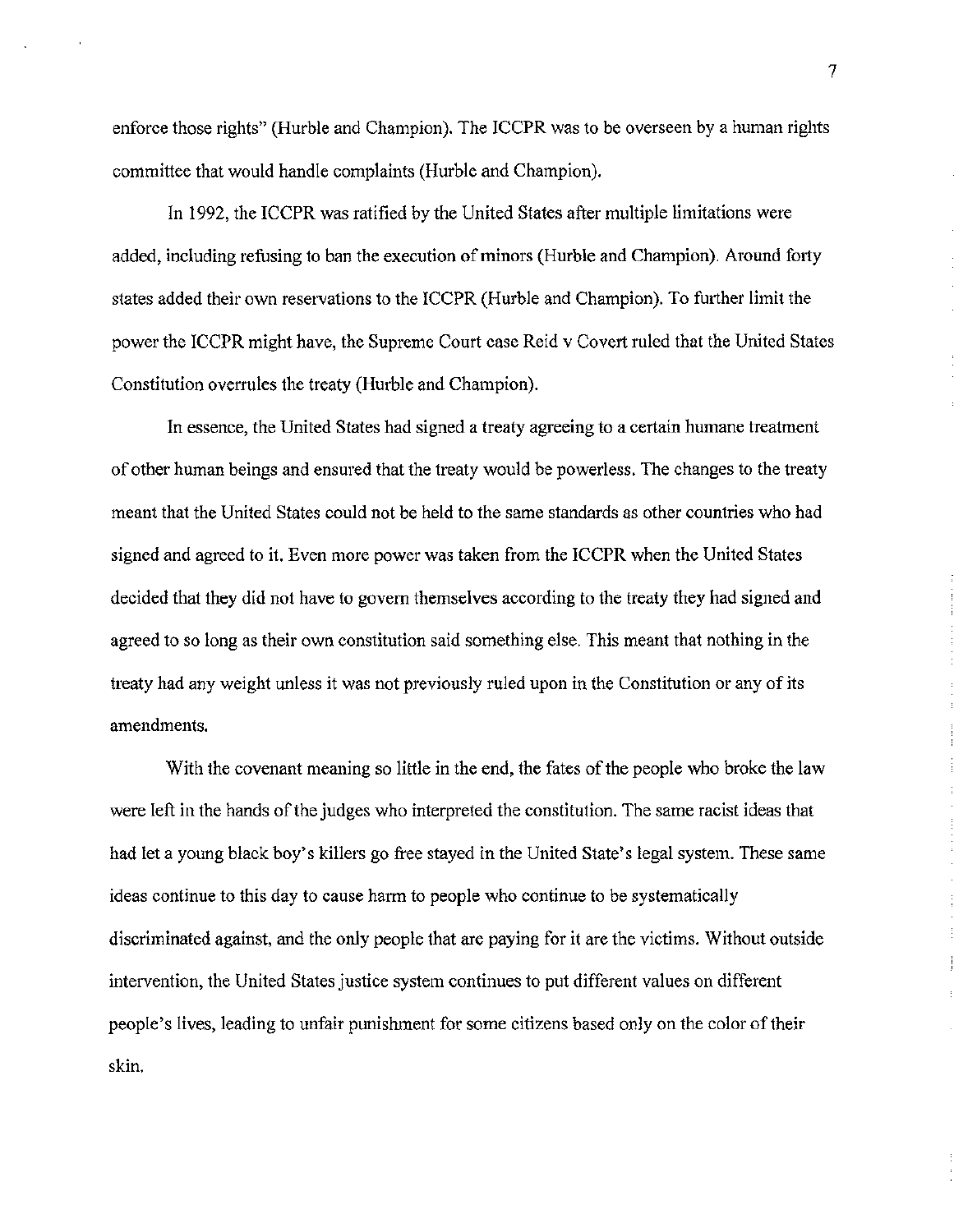The United States does have to have period reports, though the fact that two reports were jointly submitted in October 2005 because one was seven years overdue would lead one to believe that it is not a priority for the nation ("FAQ"). During it's  $4<sup>th</sup>$  periodic report on March 13<sup>th</sup> and 14<sup>th</sup> of 2014, representatives from the United States answered questions for two days at the United Nations in Geneva ("FAQ"). After the meeting, the United States was given a list of concerns and problems concerning their compliance with the ICCPR and asked to respond in the next year ("FAQ").

The treaty is meant to assure the other nations that the United States, a superpower, treated its citizens with the basic human rights that it expected everyone else to uphold as well. With the United States concerned enough about the morality of other nations to enter wars, it is important to ensure that the country can uphold these values for its own citizens.

#### **Napoleon** Beazley

In 2002, nearly fifty years after the death of Emmett Till, a new case comes to an end with the death of a man who committed murder as a seventeen-year-old. While it might seem that things should have changed drastically from the original setting in the 1950s, it is important to speak of the current situation. In 2000, African Americans were four times more likes to be held in a prison ("Black Disparities"). Though it has changed slightly in how it is presented, the same racism that acquitted Emmett Till's murders was still alive and well within the United States justice system. Worse still, this same system was the only industrialized country to give a death sentence to people under 18 years of age, despite having ratified the ICCPR in 1992.

Napoleon Beazley was one of the last people executed in the United States for a crime committed when he was a minor. At seventeen, Beazley shot a man, fired at his wife and stole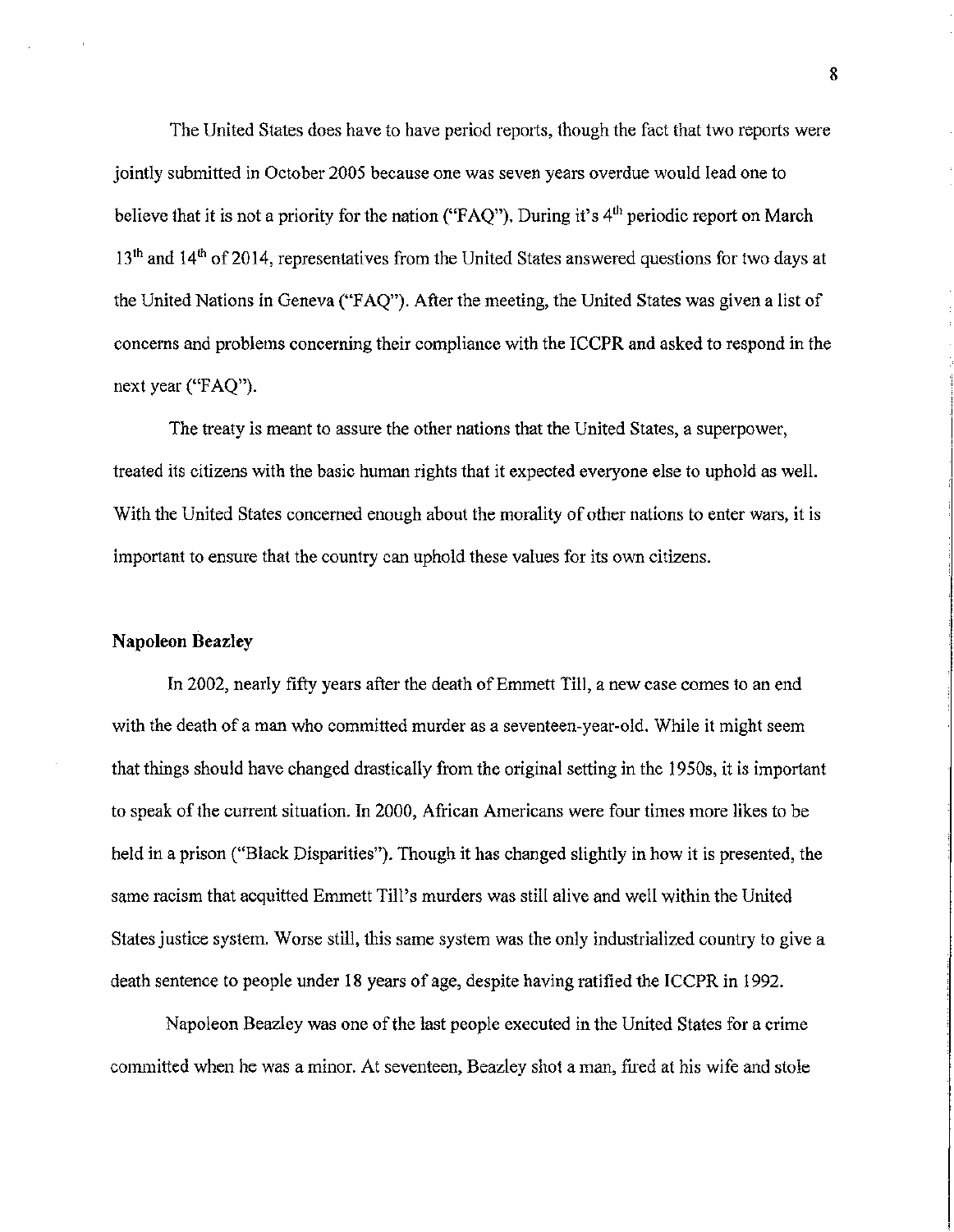their car (Hurble and Champion). The man Beazley shot was the father of a federal judge ("Texas"). He committed this crime in 1994, two years after the United States ratified the ICCPR, when he was seventeen and was executed in 2002. The amendments to the ICCPR that the United States ratified meant that the United States justice system could sentence a minor with the death penalty, despite the unedited treaty preventing countries from doing just that.

What was written about Beazley after he received the death sentence could have very well come from the 1950s when talking about Till. Popular political commentator Ann Coulter wrote "Death row inmate Napoleon Beazley deserves the death sentence" (Coulter). She described him as a "vicious, lumen predator" even after commenting on the fact that before this crime, he had no criminal record (Coulter). She continued to disparage his "two hoodlum friends" who were there, and describes Cynthia Kent, the prosecutor that made a plea for his life, as a "soppy-headed lady lawyer" (Coulter). She goes as far as to claim that if he had claimed innocence, then everyone would believe him (Coulter). The fact that the man Beazley shot at was the father of a United States federal judge seems to beg the question as to whether America would have been eager to forgive the seventeen-year-old. Despite the hatred of these statements concerning a minor, this is not an outrageous opinion to have about the Beazley case. Many Americans were tom about what Beazley deserved for his crimes. Mirroring Emmett Till's situation, a group of white people decided that it would be best for everyone that he died. In Till's situation, his jurors, judges and executioners were two white men who were not punished for their actions. For Beazley, his all-white jury helped give him the death sentence. Though Till was innocent and Beazley had committed a crime, both of their cruel punishments were accepted by the United States justice system at the time.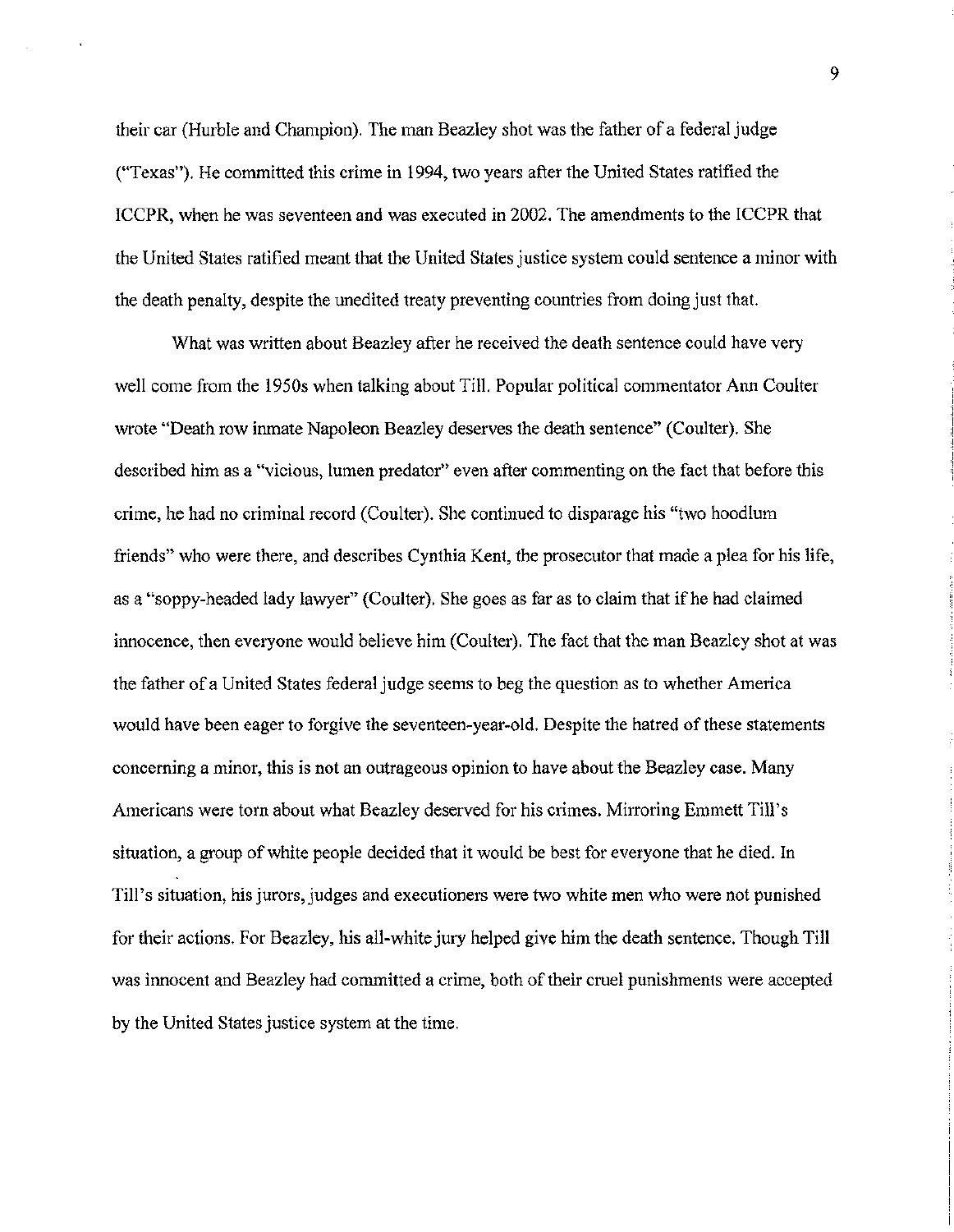Looking at other headlines for news articles involving Beazley gives us more insight to the media's impression of this minor. He is often called a killer, or left unnamed. Some news articles will paint him as a victim or in a sympathetic light. CNN wrote an article about Beazley, telling about his story. CNN mentioned the fact that at the time of writing the article in 2002, Illinois and Maryland had made the decision to block executions until they could be sure that they had dealt properly with issues of racial bias and had made sure that there was a fair trial given ("Texas").

There were a number of issues with the Beazley case, one of which Coulter briefly touches on. Beazley's lawyer claimed that one of the jurors used the "N"-word in front of her (Coulter). Attorneys for Beazley attempted not only to argue against the problem of Beazley being judged by an all-white jury, one of which seemed to have racial issues, but also that Beazley's execution would violate the eight amendment as well as international treaties ("Texas"). Despite attempting to fight the sentencing, Beazley was put to death in 2002 at the age of 25 (Hurble and Champion). In his final statement, Beazley says a number of things that leave a large impact on those who read it. Beazley talks about how "the person who committed the act is no longer here- I am" (Beazley). Beazley talks about people he knows, calling them "good men who fell under misguided emotions" and he even acknowledges the main issue with the death sentence for someone so young, saying that "the problem is not that people aren't willing to help them find out [how to fix their mistakes], but in the system telling them it won't matter anyways" (Beazley). Beazley comments on how not all men are reformed or remorseful, but those who are, those who have been haunted by a mistake made when they were much younger, have no way of reforming themselves or fixing their wrongs.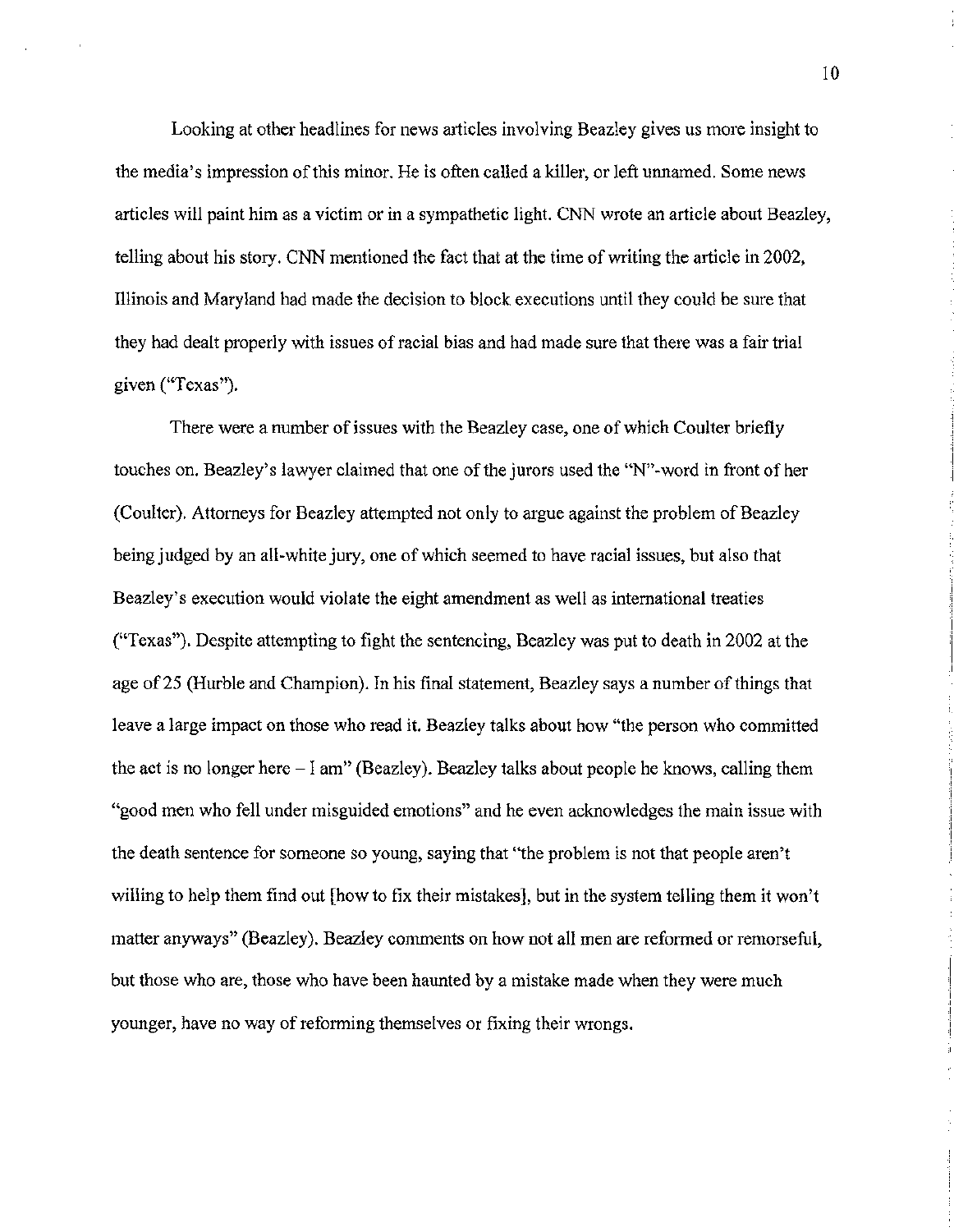Beazley speaks of a peaceful compromise, wishing no ill will against those who would be carrying out his sentencing (Beazley). He goes as far as to say that he does not want revenge on anyone who is putting him to death, but that he would wish for them what he had been denied- a second chance (Beazley). The final sentence of his statement is perhaps the most powerful and sums up the problem with the death sentence for minors the best: "No one wins tonight. No one gets closure. No one walks away victorious" (Beazley).

#### Racial Disparities

*The New York Times* ran an article titled "Chatter: Rehabilitation in Prison?" three years after Beazley's arrest. In the article, there are a number of opinions about people's feelings towards those in prison, and not all of them feel like Beazley. Though Beazley spoke about those on death row in his final statement, there was a feeling of frustration about the inability to reform once you are on death row. For some of the people who contributed, they did not like the idea of rehabilitation for any prisoners. One person said that only first-time offenders are capable of being rehabilitated, calling repeat offenders lazy and accusing them of being unwilling to hold a steady, honest job and not caring about their families and friends being effected by their actions ("Chatter"). Another asked why we are wasting tax payer's money to rehabilitate people who should be paying for their crimes, both with their time in prison and monetarily to the families of those experiencing loss ("Chatter").

One person who contributed had a completely different point of view, however, calling prisons a "modem form of slavery" that specifically targets non-white people ("Chatter"). They talked of"Project Return," a \$2,000 program for ex-inmates that gave them education, counseling and help with job placement for ninety days ("Chatter"). Of those who went through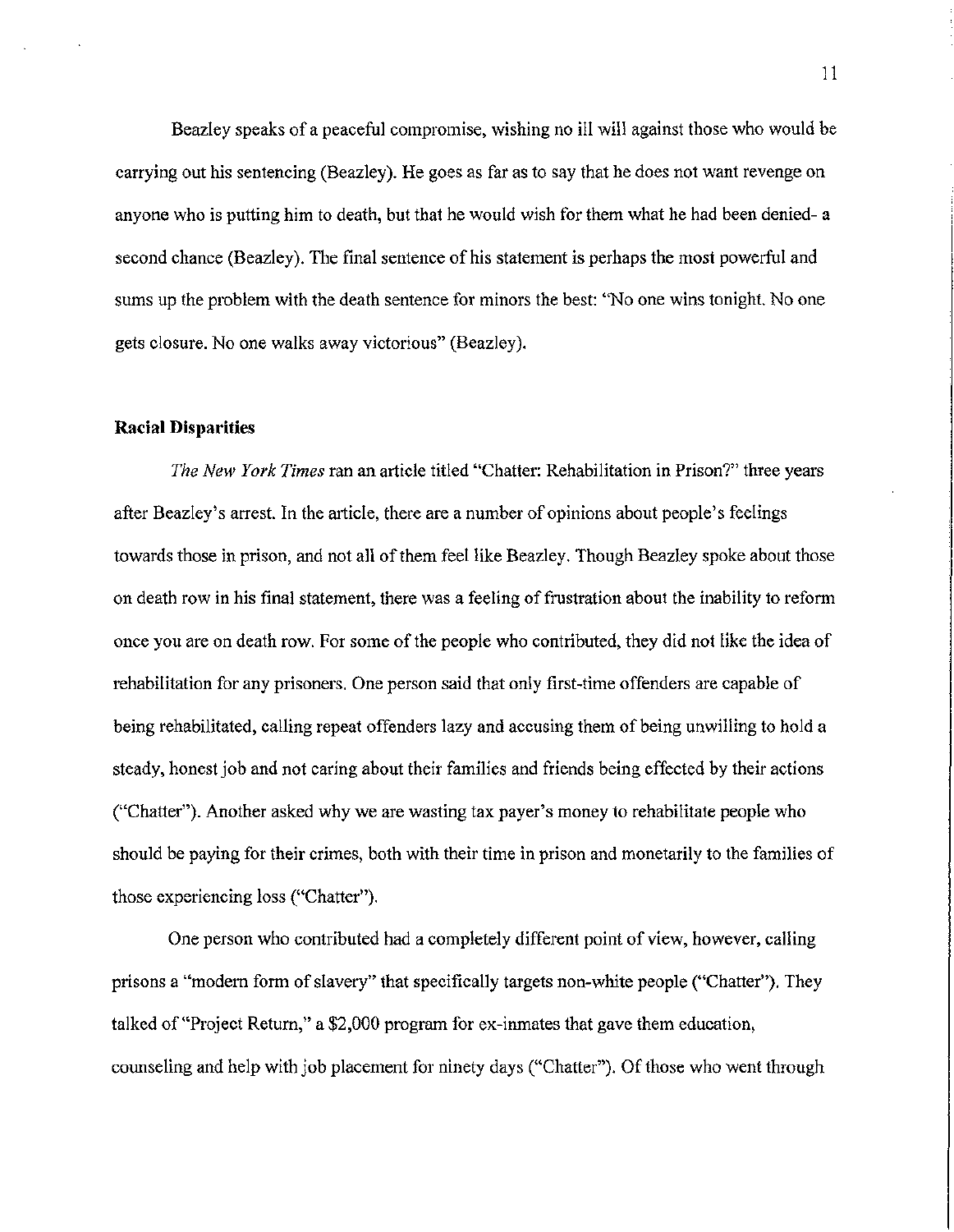this comparatively inexpensive program, only 5.6% returned to prison, compared to 65% of inmates that return otherwise ("Chatter").

### Racial Issues in the Prison System

Beazley was executed in 2002, even though the United States had ratified the ICCPR, the same one his lawyers had alluded to. Sixteen years later, in our current setting of 2018, things have changed, but for the worse. As of 2015, African Americans are now five times more likely to be held in prisons ("Black Disparities"). Even more alarming, African American men were six to eight times more likely to be incarcerated than white men (Western, 509). In 2015, there was also racial disparity between the number of African Americans and white people in jail in all fifty states ("Black Disparities"). If white men were incarcerated at the same rate black men were, there would be over six million people in jails and prisons, including 5% of the man working age population (Western, 509).

In 2005, the Supreme Court case Roper v Simmons determined that people over the age of fifteen but under the age of eighteen cannot be executed (DeNunzio). The case barely won, pulling through with a 5-4 vote (DeNunzio). It was determined that people under the age of eighteen have an inherently diminished mental capacity, and it is cruel and unusual to execute them (DeNunzio). The judge writing the majority opinion went as far as comparing those under eighteen-years-old to the "mentally retarded" (DeNunzio). Interestingly, international and foreign law was cited to have been part of the determining the case (DeNunzio). This invalidated death sentences for more than seventy people on death row at the time of the ruling (DeNunzio).

As much as a victory Roper v. Simmons was, it did not dig in to the deeper issues that were presented with minors with severe criminal charges. The Sentencing Project, a foundation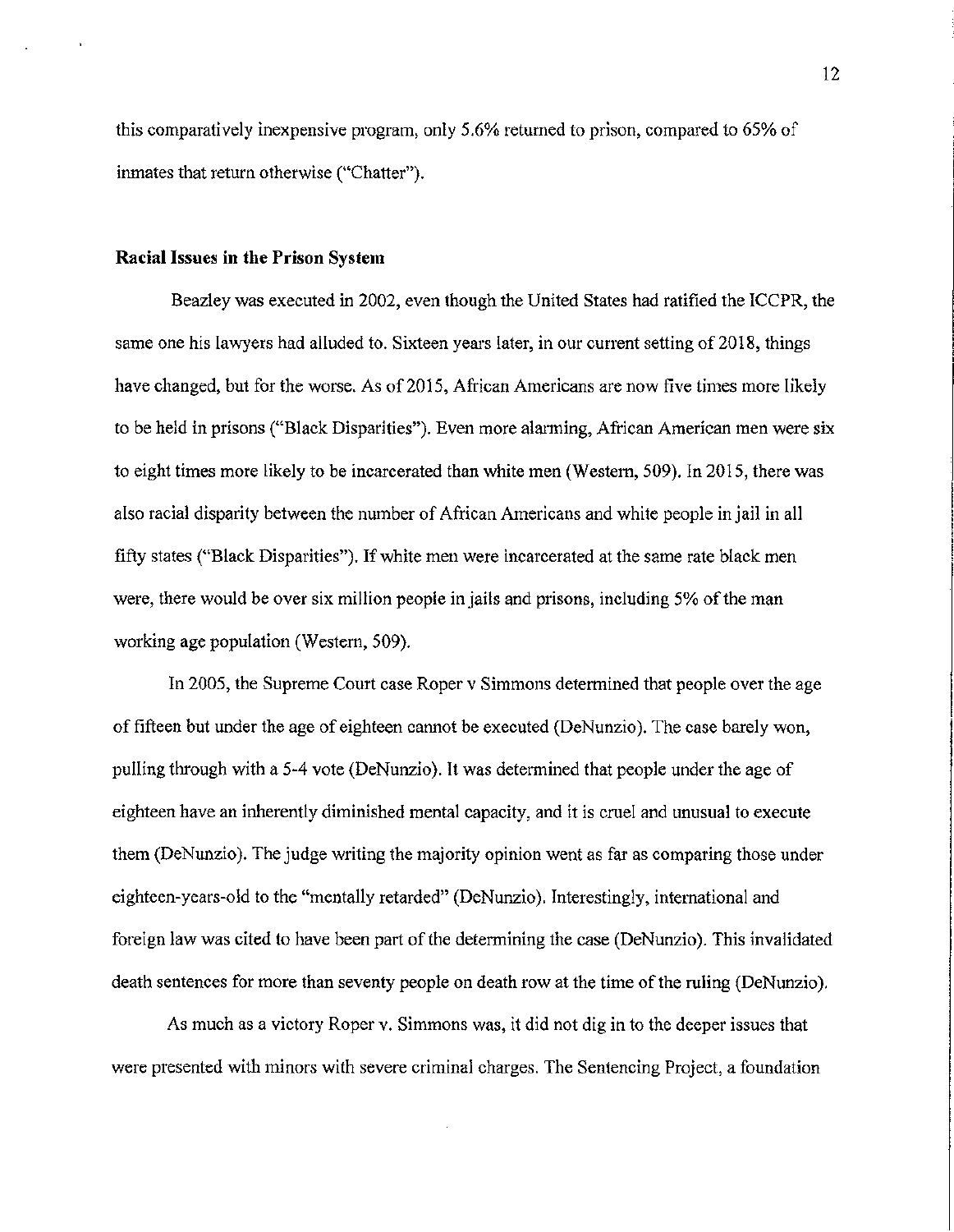that has been working towards a fairer US justice system since 1986, states that being a minor does not excuse the crimes of these people, but most of these minors were failed by systems intended to protect children ("Juvenile Lifers").

Without the death sentence being an option, there were other ways that the legal system now punished minors with severe criminal charges. The United States alone imposes life sentences without parole to minors ("Juvenile Lifers"). It seems that the odds are already stacked against minors who are sentenced to life without parole. In a national survey of people who were sentenced to life without parole as a minor, 79% of them witnessed violence within their homes (Nellis). 46.9% have experienced physical abuse, though that percentage goes up to 79.5% when looking at just women (Nellis). 31.5% were raised in public housing, and only 46.6% of them were attending school actively when they committed their crime (Nellis).

There is also the issue of extreme racial disparities: 43.4% of African American minors serving life without parole were arrested for murdering a white person, while only 23.2% of African American minors are anested for that crime (Nellis). 3.6% of white minors serving life sentences were arrested for killing an African American, though 6.4% of arrested minors are arrested for the very same crime (Nellis). Even so far into the future, the same racism continues to thrive within our justice system which let Emmett Till's killers be acquitted even after confessing to their brutal murder. With statistics like this, it is clear whom the United States justice system is really worried about protecting, and it's not young black men.

Though it is not a death sentence, a life sentence without parole means that the minor will die in prison. There is some hope, with the 2010 Supreme Court case Graham v Florida, that ruled that no minor can be sentenced life without parole in a non-homicide case (Maroney).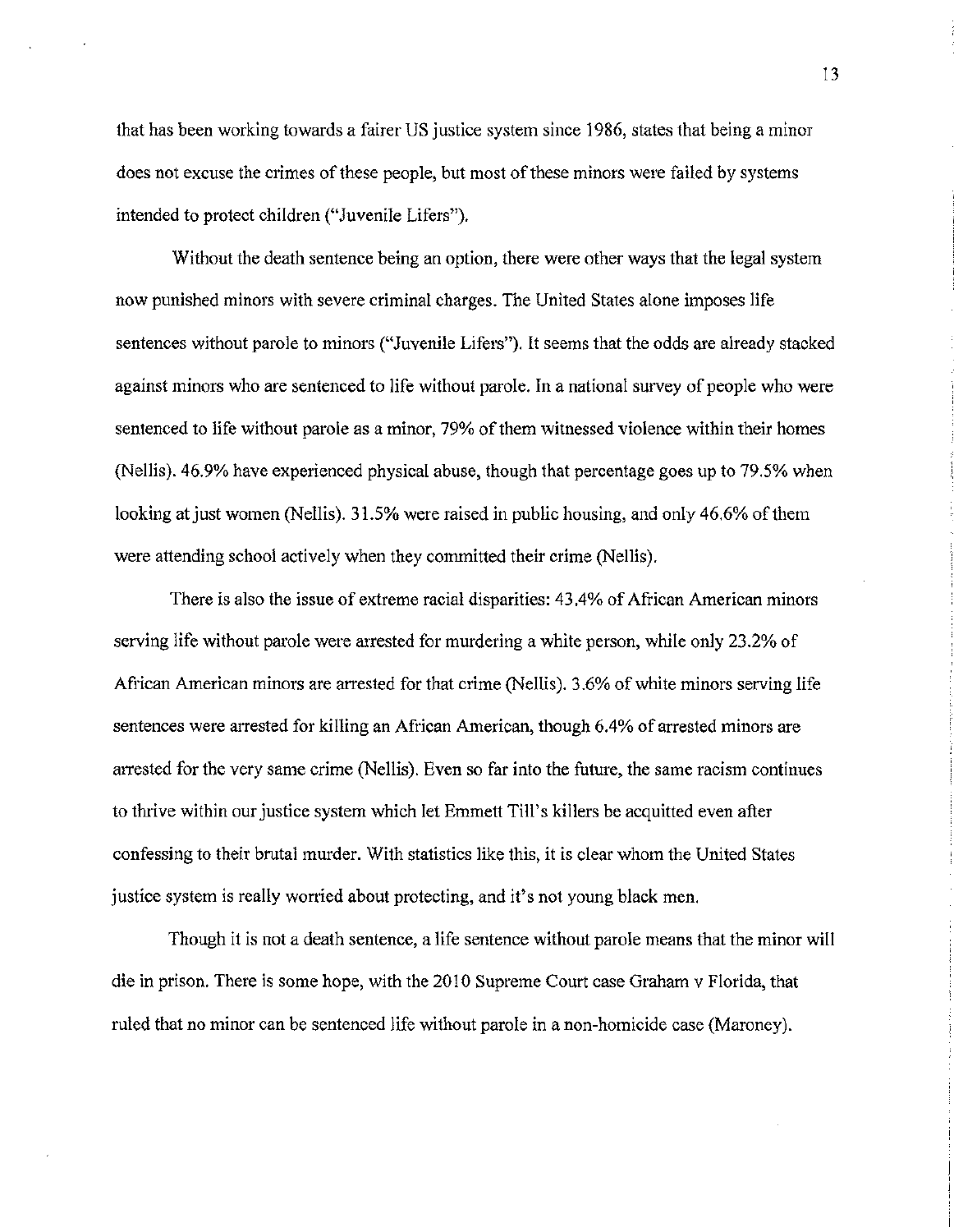Importantly, the majority of judges in the case also said that minors were not yet fully developed enough to face that consequence (Maroney).

Even without life without parole, though, prospects are bleak for minors who are sentenced. With things such as solitary confinement and some prisons designed to normalize violence and de-humanize inmates, any jail sentence can be damning (Demers, 506). If a minor is not developed enough to face the death penalty or life sentences without parole, what kind of developments will they face in a prison system that is not only racially biased, but also punishes people who are already at a disadvantage?

## The Future of the United States Prison System

In situations such as these, one must always look to the future for change. According to the American Civil Liberties Union (ACLU), approximately 2,570 people are currently serving life without parole sentences given to them as minors ("End Juvenile"). One must also take into account what sort of change might be able to be made. The trends we currently see in American prisons systems are upsetting and seem unlikely to produce a better future. The United States has substantially higher incarceration over European countries (Western, 509). The disparity between black and white inmates has risen by up to 200% from 2001 to 2015 ("Black Disparity"). If someone does manage to get out of the prison system and reform him- or herself, the impact that they are able to make to the system which detained them is limited, with 6.1 million Americans currently unable to vote due to felony disenfranchisement laws ("Black Disparity"). Going into a prison vastly changes your opportunities later in life and has even "hardened lines of social disadvantages" (Western, 509). It is already hard to build a life in America without being born in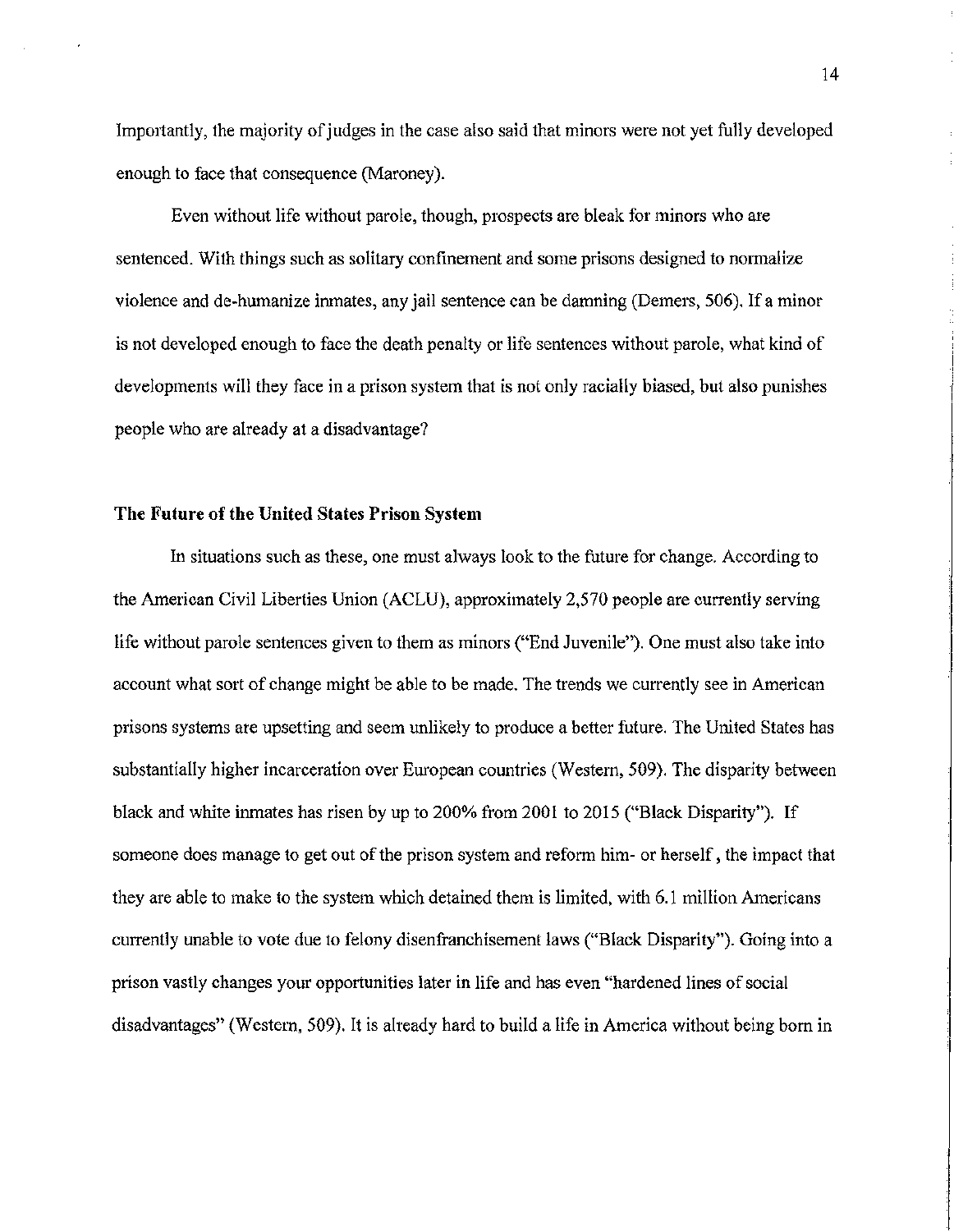the right circumstances, and a prison sentences further cements a person's disadvantages, making it more difficult to rise above them.

Looking at the present situation of the United States' prison system in context of what has just been discussed is disheartening, but there are still steps available to change, both now and in the future. To begin with current issues, there is the possibility of the United States helping the under privileged more. Just isolating one factor of poverty, such as income, gives us a lot of insight. The average annual income of prison inmates was only \$19,185 as of 2014 (Rabuy and Kopf). With this, inmates earned an average of 41% less than their peers of the same age group before they were arrested (Rabuy and Kopf). Unsurprisingly, there is also a large disparity not only between men and women, but also between white and non-white inmates. The average annual income for non-incarcerated males was \$41,250 and \$23,745 for nonincarcerated women (Rabuy and Kopf). The average for prisoners before their arrests was \$19,650 for men and \$13,890 for women (Rabuy and Kopf). The median income for white males before their arrests was more than \$2,000 higher than the median income for prisoners before arrest, while the median income for black men was below, and Hispanic men earned less than \$600 more than the median income (Rabuy and Kopf). For women, both black and Hispanic women's incomes were below the median income for pre-incarcerated women, and white women's median income pre-incarceration was again above the average (Rabuy and Kopf). As we have seen, most of the people who are currently juvenile lifers are at a disadvantage from the beginning. Though new rulings make life sentences without parole illegal for non-homicide cases, there are still the minors who have committed homicides and those who have been sentenced to a life sentence with parole.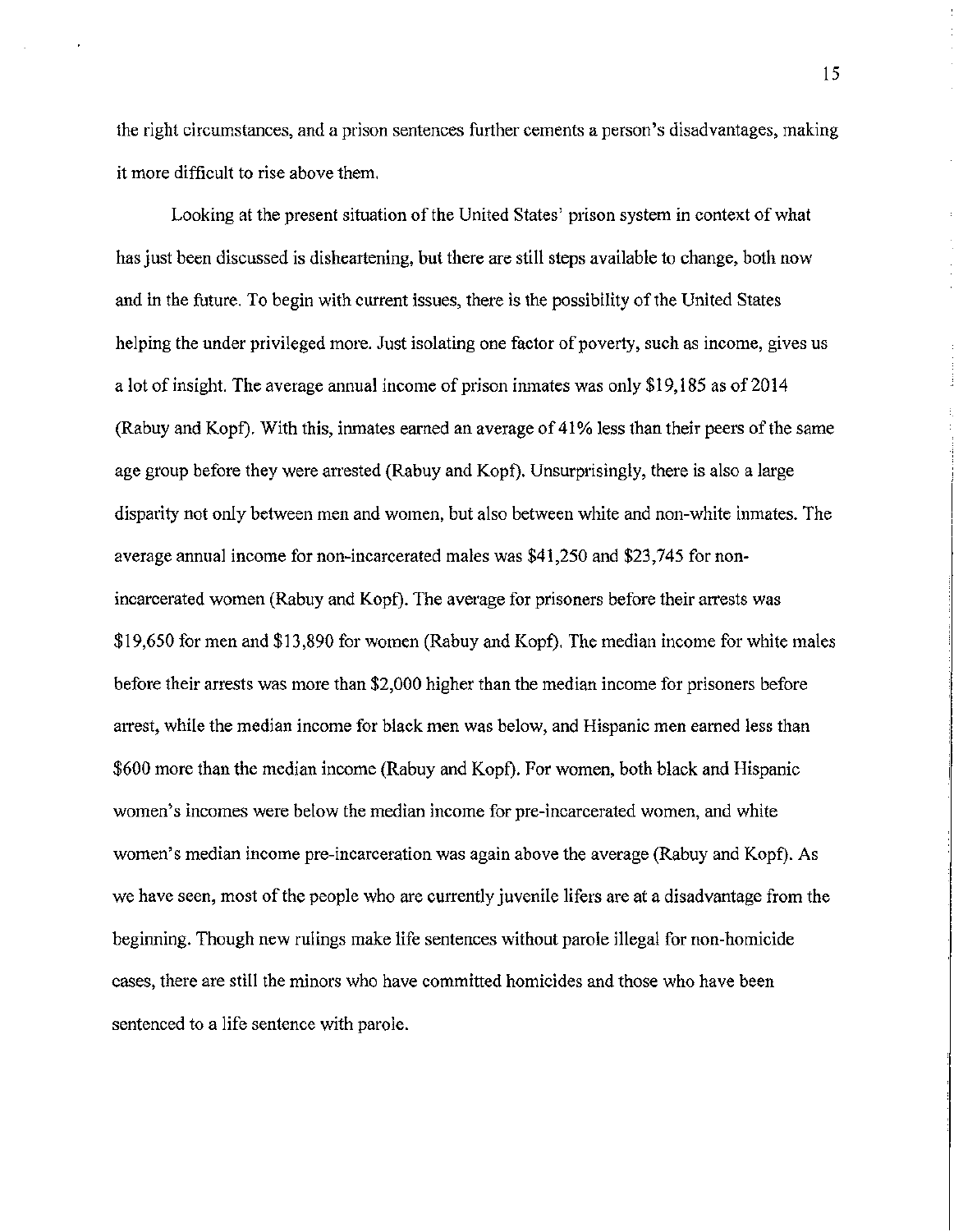The real issue in the United States is the fact that our current prison systems do not seem to be made for rehabilitation. This is especially hard for people of color who get prison time. Besides dealing with general racial bias in the United States, they also have to prove themselves to people who have marked them worse for their prison sentences. In a world where it is already hard to become a successful member of society, a prison sentence makes it even harder to make it. Perhaps it is then unsurprising that globally, anywhere between 25% and 66% of prisoners return to the prison system after being released (O'Sullivan et al.). Other countries have rehabilitation programs alongside their prison systems to help combat this number. In Ireland, a program run by Irish Red Cross volunteers called "Community-Based Health and First Aid" (CBHF A) helps prisoners develop a sense of safety and purpose outside of themselves (O'Sullivan et al.). The four to six month program reduced "cutting" incidences by 90% in participants and helped them develop new identities outside of their previous crimes, putting them back on a path to becoming rehabilitated members of society (O'Sullivan et al.). In the Netherlands, a study assessing factors that went in to completion of rehabilitation programs found that besides a few exceptions, alcohol and drug misuse did not correlate with who did and did not complete their rehabilitation programs set up for them (Bosma et al.). As Napoleon Beazley said, it is not the fact that people in prison systems or on death row do not want to change, but that there is no reason to change. They would not only have to change themselves and commit to that change but would constantly have to prove to everyone that they have changed. While not impossible, it is even harder for people of color who have to prove themselves against biases as well, both in a legal and cultural setting. For people on death row, if rehabilitation is possible, then the reasons for rehabilitation are gone.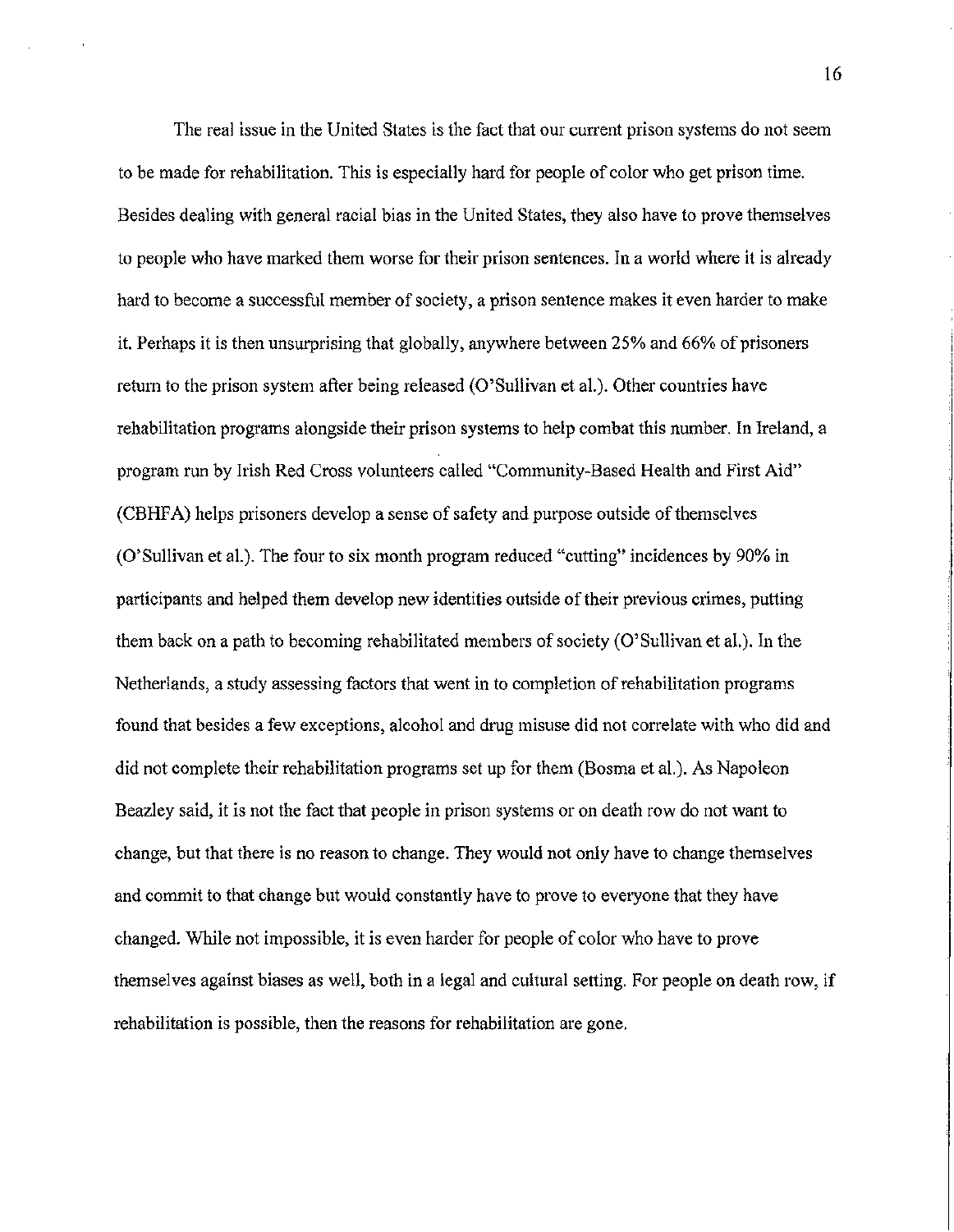There is seemingly no reason for prisoners on death row to work towards fixing themselves, fixing their mistakes, or making themselves a better member of society because they will never again be members of society. This is especially disheartening for minors, who have more of their lives ahead of them and will always be haunted by mistakes made when they were, as Supreme Courts have mled in at least two cases, not fully developed.

### Invisible Inequality

Even while the United States continues to grow economically, bias and racism still continue to play a part to deny people the benefits of growth. Invisible inequality exists and is often, as the name implies, overlooked. Invisible inequality is the inequality hidden by ignoring certain people when researching how growth and benefits have affected the lives of many. It includes overlooking the people in prison systems when figuring out how economic growth has affected the average American. Since economic surveys do not include people in the prison systems, the economic expansion that happened rapidly in the late 1990s did not end up benefitting young black men without a college education as much as it would seem to show (Western, 509).

Though some statistics might show that the quality of life is increasing, it often fails to take in to account this invisible inequality, where a certain amount of people do not count as a normal American citizen. With increasing incarceration of young black men, their consideration when calculating things like economic benefit or quality of life are decreasing (Western, 509).

With black men, especially young black men, getting less recognition in economic calculations, as well as being valued as less of a person by the justice system who systematically discriminates against them, leads to a lot of hopelessness. As Beazley says in his final statement,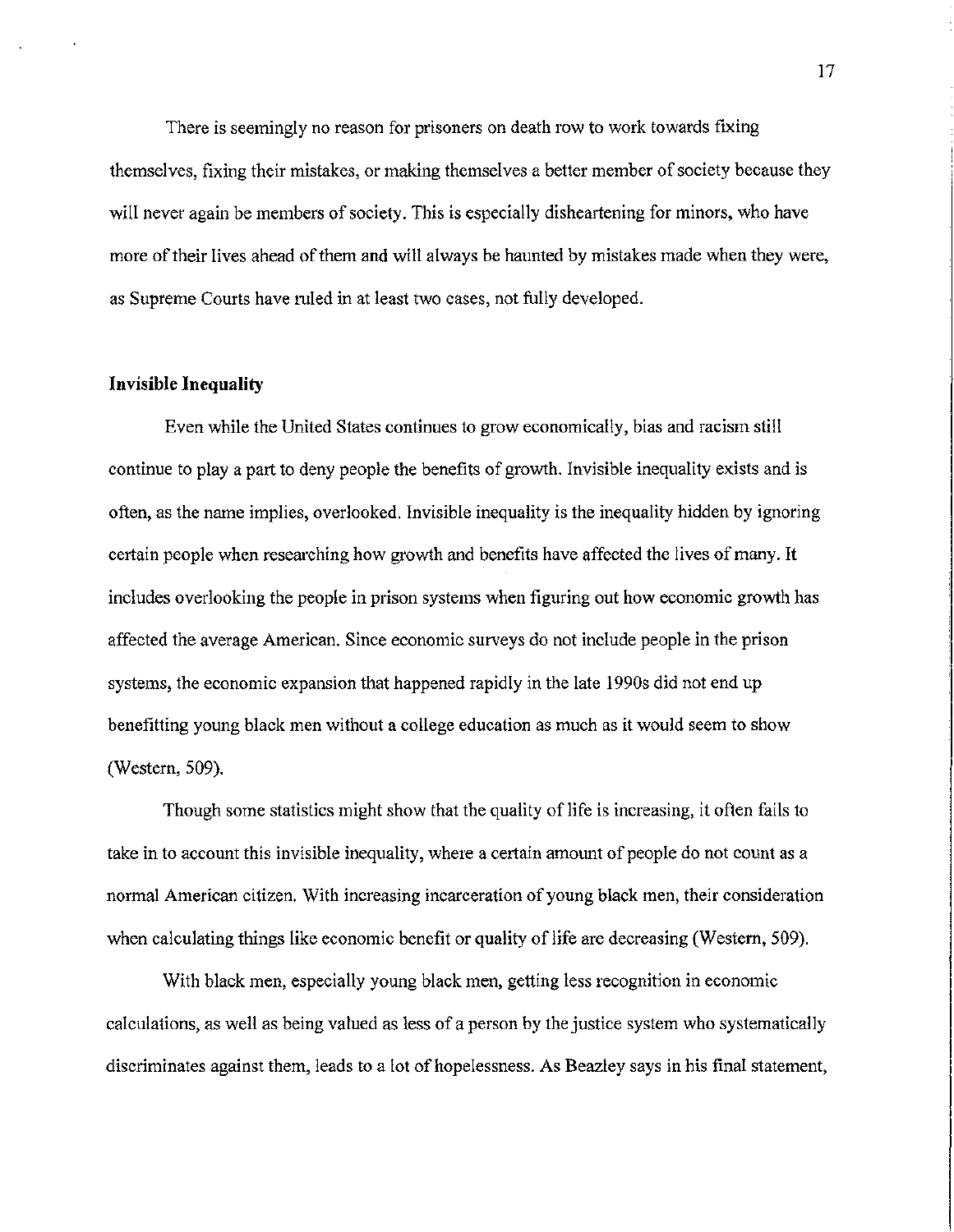there is no reason to change, even if you have grown (Beazley). Similarly, Till was a forgotten figure in the face of the nice young men in military outfits who killed him. Invisible inequality allows the United States to not only forget, but also excuse their treatment of people like Beazley and Till. It does not matter that these two people were cruelly put to death, because this is still a thriving country that cares about its citizens. The United States does not have to worry about equality for people like Beazley or Till when they get rid of people like Beazley and Till. Allowing unfair or unnecessarily harsh punishment like theirs, and like many other black youth's punishments, allow the United States to keep its idea of a thriving, prosperous country.

Hope is perhaps the most important thing to keep while in a prison system. Though that has been taken away from most people who sit on death row for years, awaiting their execution, it is hard to hold on to in normal prison systems. As prisons are currently designed in the United States, they are a punishment. While some might argue that the point of the United States prison system is to protect the public, that argument is flawed. If the point of prisons was to protect the people on the outside, then they would be working on reforming these dangerous criminals they have behind their walls so that when they are released, they are no longer dangerous. Instead, the current prison systems work solely on the idea of retribution: the idea that prisoners are in prison because they deserve to suffer for their actions.

The idea of retribution is even worse when looked at through the lens of a minor. The Supreme Court argues that minors are not fully developed, yet they can be sentenced to longterm punishments, including a life sentence without parole for minors in homicide cases. If this group of people is not fully developed and can not be held responsible for their crimes like an adult can, where is the line drawn? At what point do these under-developed people go from needing extra help and attention to grow into valuable members of society to irredeemable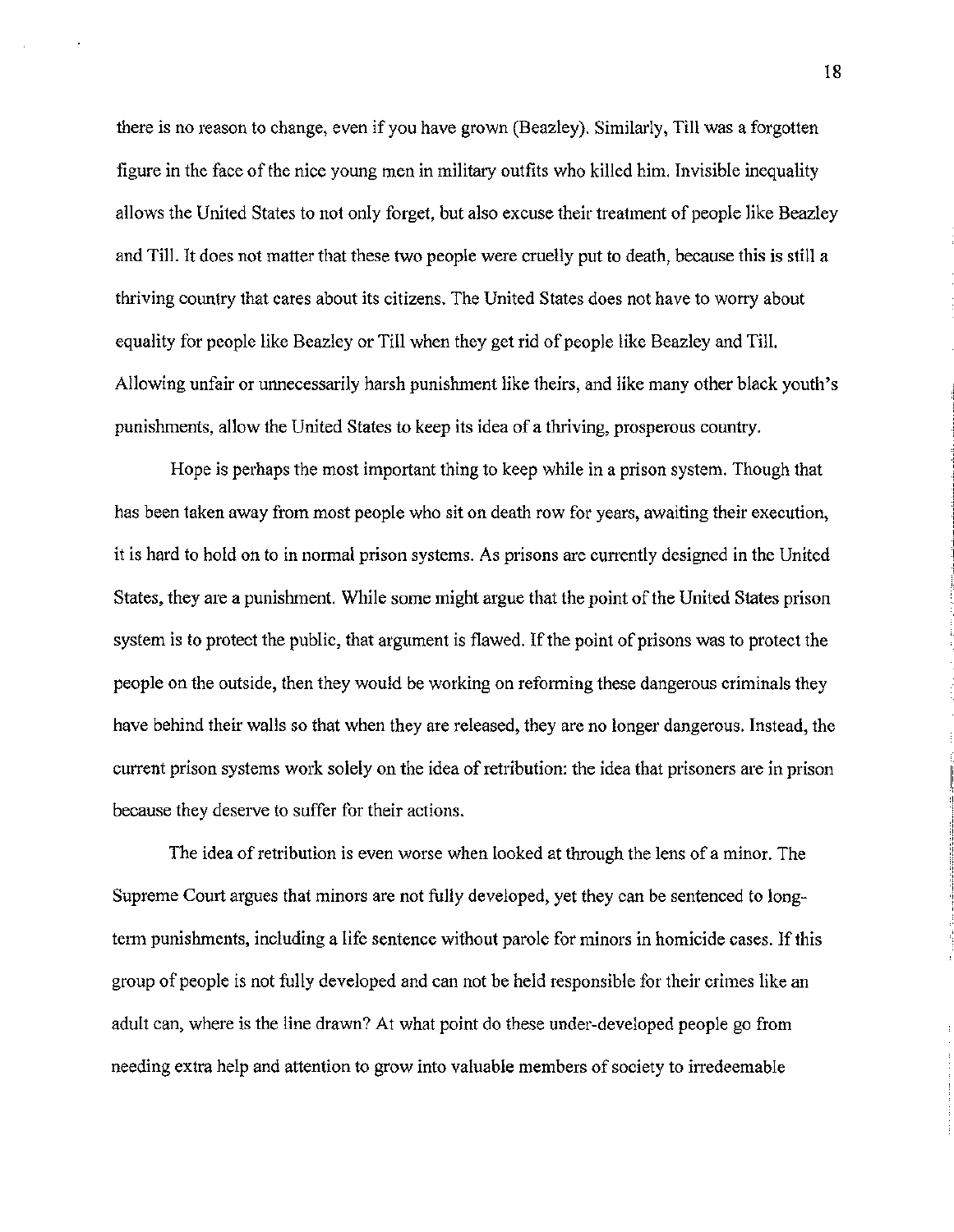people that can never change? The line is currently drawn at murder, where a minor who kills someone is considered irredeemable enough to deserve a life sentence without parole, but that should not be the case.

These people are young and will go through a multitude of changes as they grow up past sixteen and seventeen. America is the only industrialized country to sentence minors to life without parole, despite the fact that other industrialized countries understand that no one can judge a person at that stage in their development as deserving of a sentence that harsh without giving them the chance to live. Studies show that brain development is just as prevalent in late teens as it is early teens ("Study"). According to research published in *Health and Medicine Week,* brain development is still as extreme in teens that are eighteen or nineteen as it was when they were fifteen or sixteen ("Study"). Though it seems that most changes happen to teens in their earlier years and their progress slows and comes to a stop around their late teens as they enter adulthood, changes are still happening just as rapidly in these years as in their early formative years.

The issues discussed so far are just general issues within the prison system and any minor within it. This is overlooking completely the fact that minors within the prison system face racial biases. The United States has shown through their justice system that they have decided that African America minors are less redeemable and more deserving of prison sentences then their white counterparts. There is nothing about a black minor that makes them more or less deserving of prison systems, but it is American culture and racism that puts minors in this position.

#### Life for Minors After Prison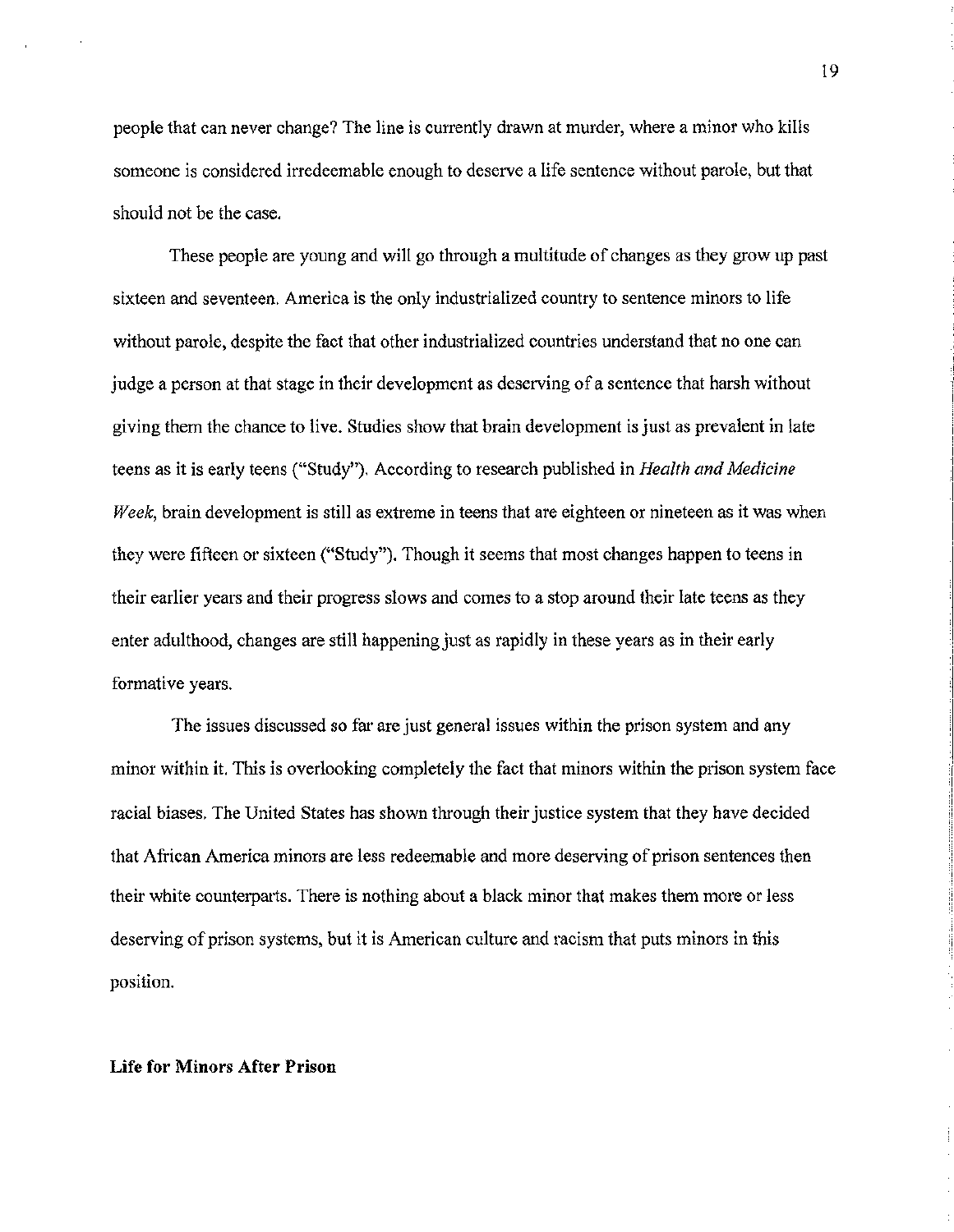Systematic racism is not only an issue that our prison systems need to change, but the American culture as well. There is a huge cultural stigma around the "dangerous black man" that has led to people believing someone of a different race is more dangerous or prone to crime because of their skin color. This is dangerous for the children who are being brought up in this environment. There are many factors that children cannot control such as their race, financial situation, neighborhood, education and supportive adults present. These factors effect whether they end up turning to dangerous, criminal activities to make up for some of these deficiencies that they cannot control. When they get into the prison system, they are treated hasher and have doorways closed for them. People with criminal records who have served prison time can have harder times finding jobs, participating in our government or even furthering their education. There are job restrictions for felons not only at a federal level, but also for individual states. These disadvantages are being stacked on top of people who are already at a disadvantage, making the odds against them even higher. It all comes back to the idea that change after a prison system is not only hard for those that are already discriminated against, but seemingly impossible. Beazley spoke of a hopelessness for those on death row, but even without the death penalty, it is possible that things could have still been hopeless. It is hard to hold onto hope when the justice system designed to protect people bends over backwards to ensure that certain people receive harsh punishments because of how they look. Similarly, it will bend those same rules to avoid punishing people like Till's killers because they are white.

Even if minors in the United States are not sentenced to life in prison without parole, the life they have ahead of them is going to be much harder, and it will be more difficult to obtain a better quality of life for themselves, all while considered not fully developed. While there is the possibility of expunging juvenile criminal records, it is not always possible for people to do this.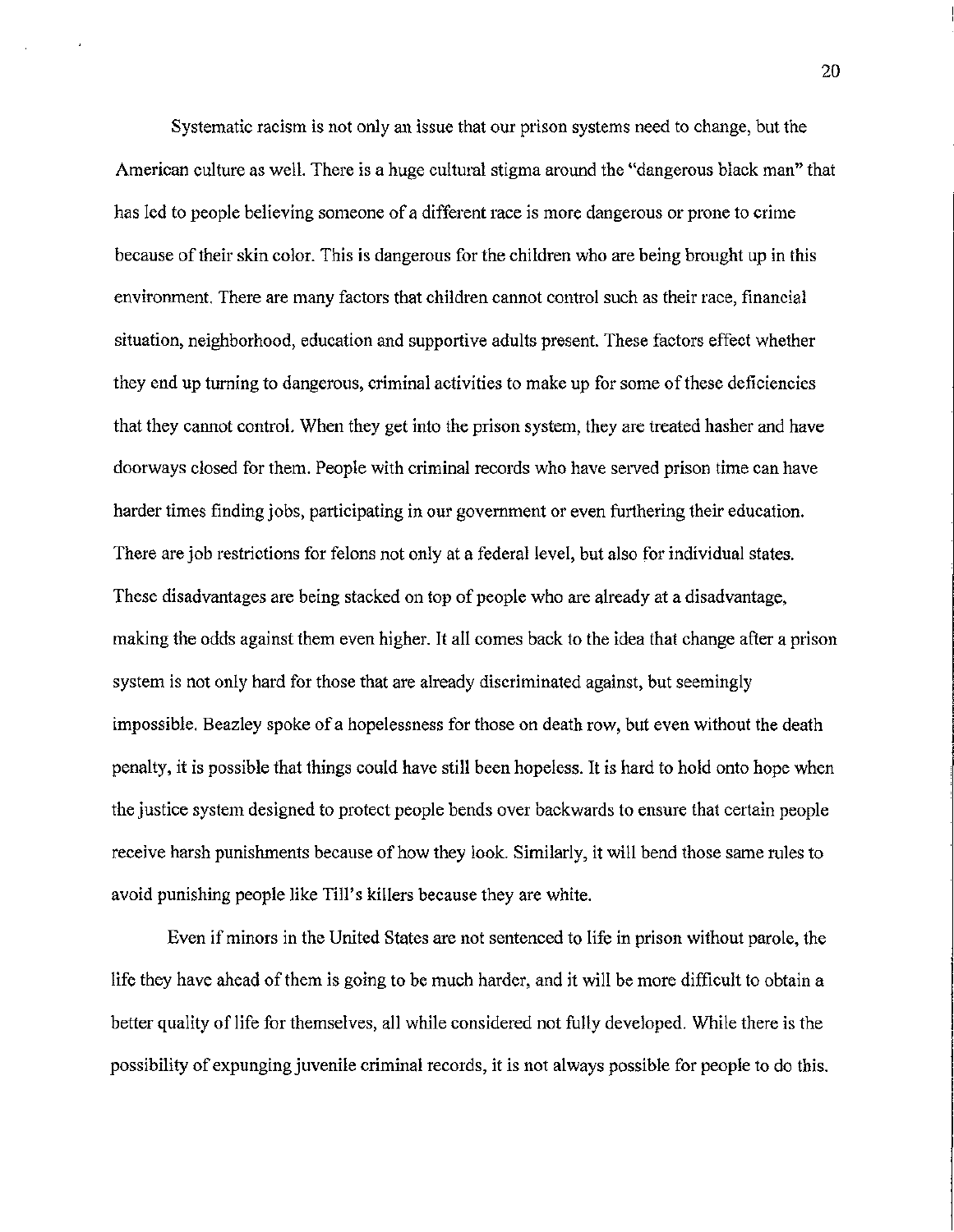### Possible Future Changes in the United States Justice System

Besides changing the racism within our prison systems, there are other things that the United States can do to make things better for minors facing criminal charges. The first would to be to conform to the ICCPR closer. As stated, the ICCRP has a goal of giving people certain undeniable rights, one of which is an individual's right to participate in their government and other such activities. Some ex-felons already have this automatically taken away by felony disenfranchisement laws.

For America to make the international treaties we sign come before the Constitution would be to put the international, collective best for individuals above what the United States considers the best for individuals. It would also allow those who have had their rights violated to report and gain help from an international Humans Rights Committee instead of having to use money and funds they might not have to fight against a system that is already biased.

There is plenty of precedent for the United States ignoring or even disregarding both international laws and treaties (Frappier, 4). Since WWII, the United States has disregarded plenty of international laws and treaties for "protecting American lives and properties" and "maintaining order" (Frappier, 4). This sounds a lot like the excuses of our justice system to continue their biased abuse of the system against those that are not white or rich. It is well established through the actions of the United States that it values rich, white men above others. To not comply with treaties to protect lives, it is most likely working towards bettering or protecting the lives of those citizens that it considers valuable.

However, things might change drastically if the United States were to decide to actually follow and take part in both international law and the international treaties it ratified. Should the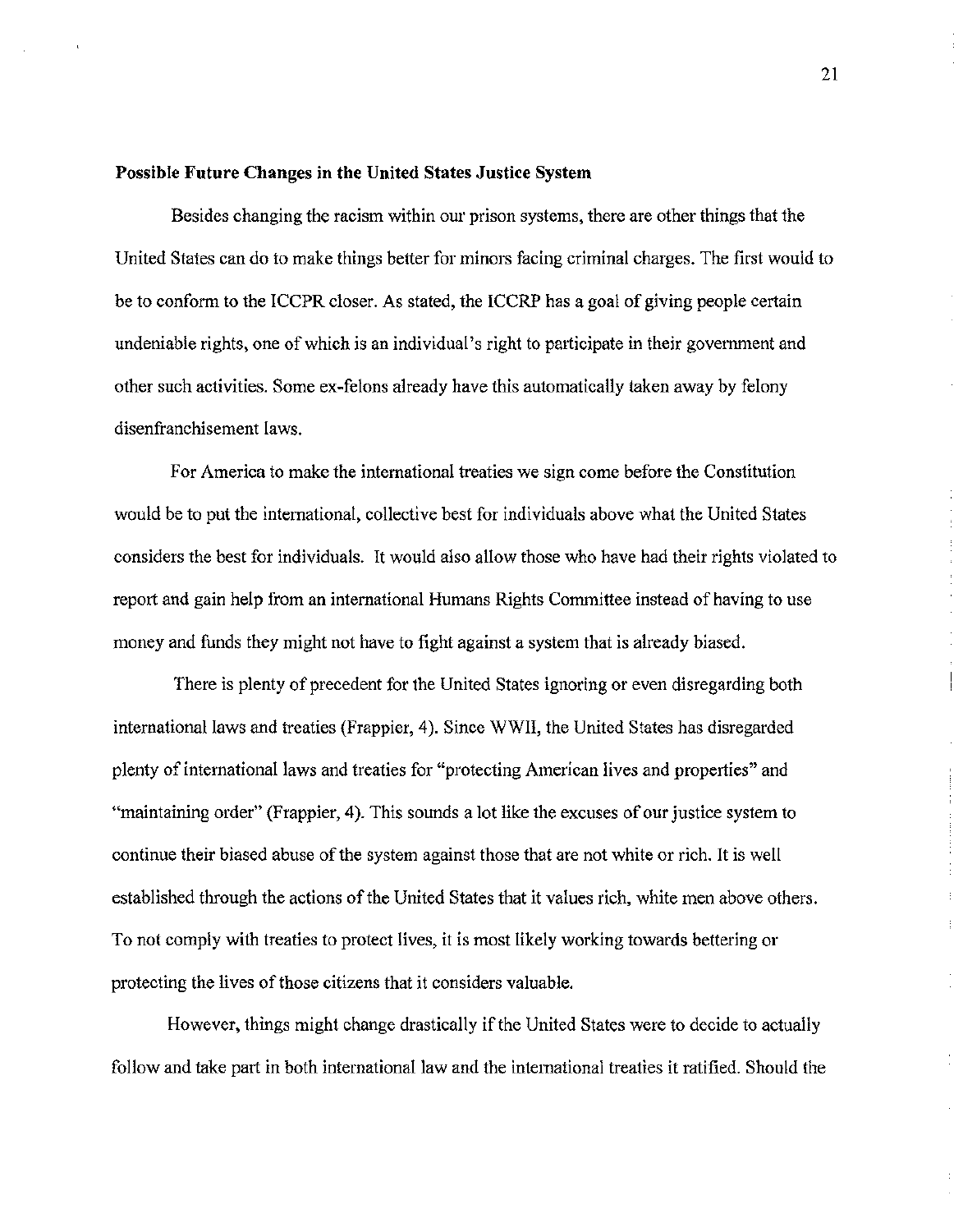United States actually follow the ICCPR without any of stipulations or over ruling by the Supreme Court or Constitution, the country would be at a much better starting place concerning fair treatment of all of its citizens when it comes to the justice system.

Even if there were an error and someone were to abuse the system and continue acting on something like racial bias, there is not only checks and balances within the system, which could be hard for some prisoners to obtains and gain access to, but also a committee that could have its attention brought to such abuse. Citizens would no longer have to worry about being treated by an inherently biased and racist justice system since they could also fall back and gain support from a human rights committee that, without being submerged in the culture of the United States, could come to more fair rulings and solutions for those being treated unjustly by the system.

This would be especially useful to minors, who are at the will of the system even more so than their adult counterparts. With both an inability to understand and fully comprehend their own actions and ideas, the idea of a minor facing off against a larger system like the entire justice system of the United States is out of the question. They are forced to put their faith in lawyers, most likely free, court-appointed lawyers who do not have the time or resources to fully devote to each case. When the system has already failed them, placing their faith in the system to treat them fairly once they have been sentenced is asking far too much.

## **Conclusion**

Punishment is tool in the United States. It is effective at making the country seem better with invisible inequality. It makes people pay for both crimes they have committed, and the crime of not being born into a culturally advantageous position. One of the many issues with punishment in the United States is that punishment is given not only based on the crime that a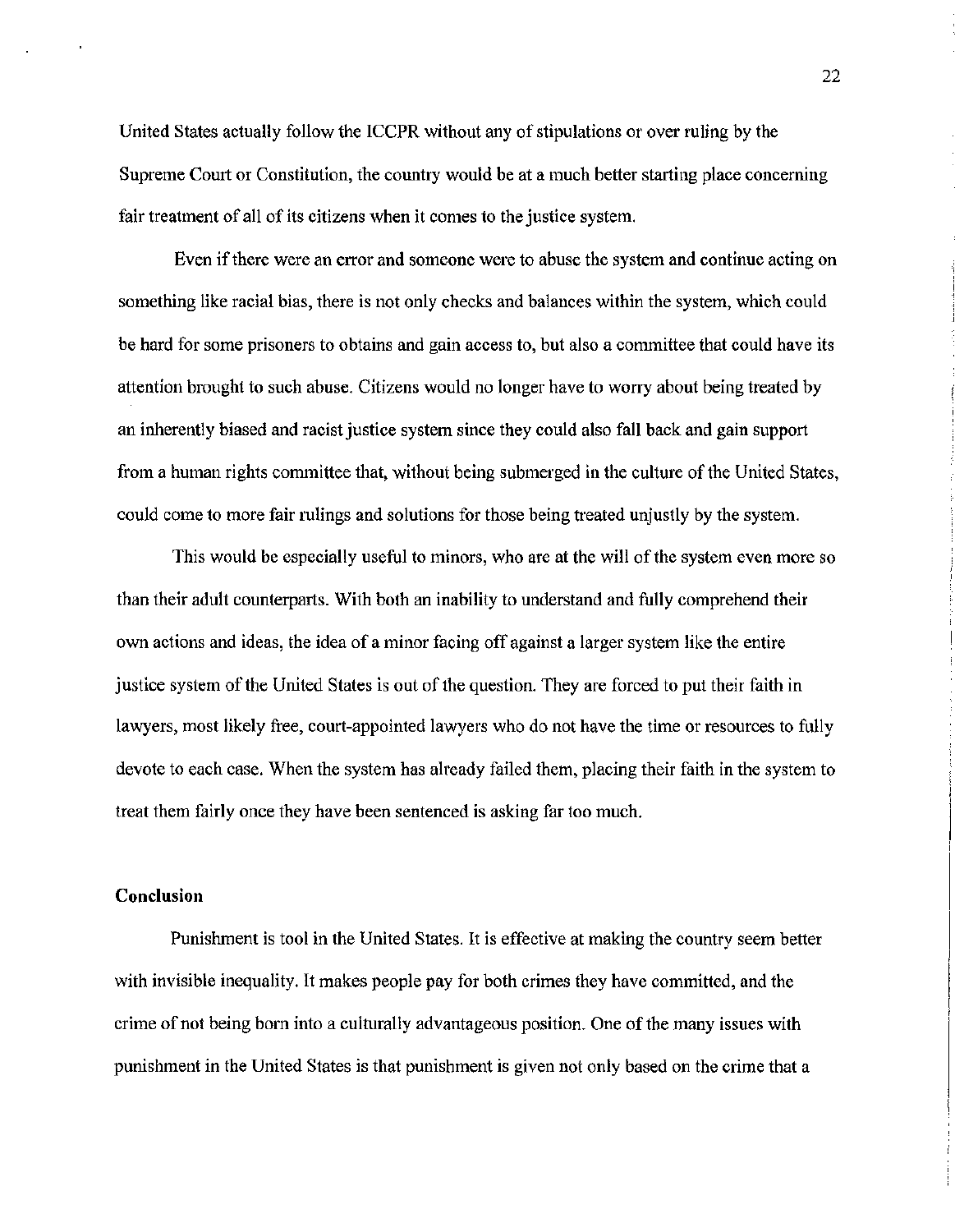person has committed, but also on a number of factors that a person cannot control. Punishment is heavily affected by a variety of factors, including the systematic racism that has been present and thriving within the United States' justice system since its inception.

The United States has proven time and time again that the lives of people like Emmett Till or Napoleon Beazley do not matter as much as other people's lives. The blatant racism in 1955 that condoned death as an appropriate punishment for going against a cultural norm is still here, beating back progress for people who do not fall in line with what the United States sees as a good person. This thesis has looked specifically at how racism and use of punishment as a tool has affected young black men in particular, but it does not end there. The unfair treatment of young black men is just one of many immoral outcomes for the way that the United States justice system chooses to run.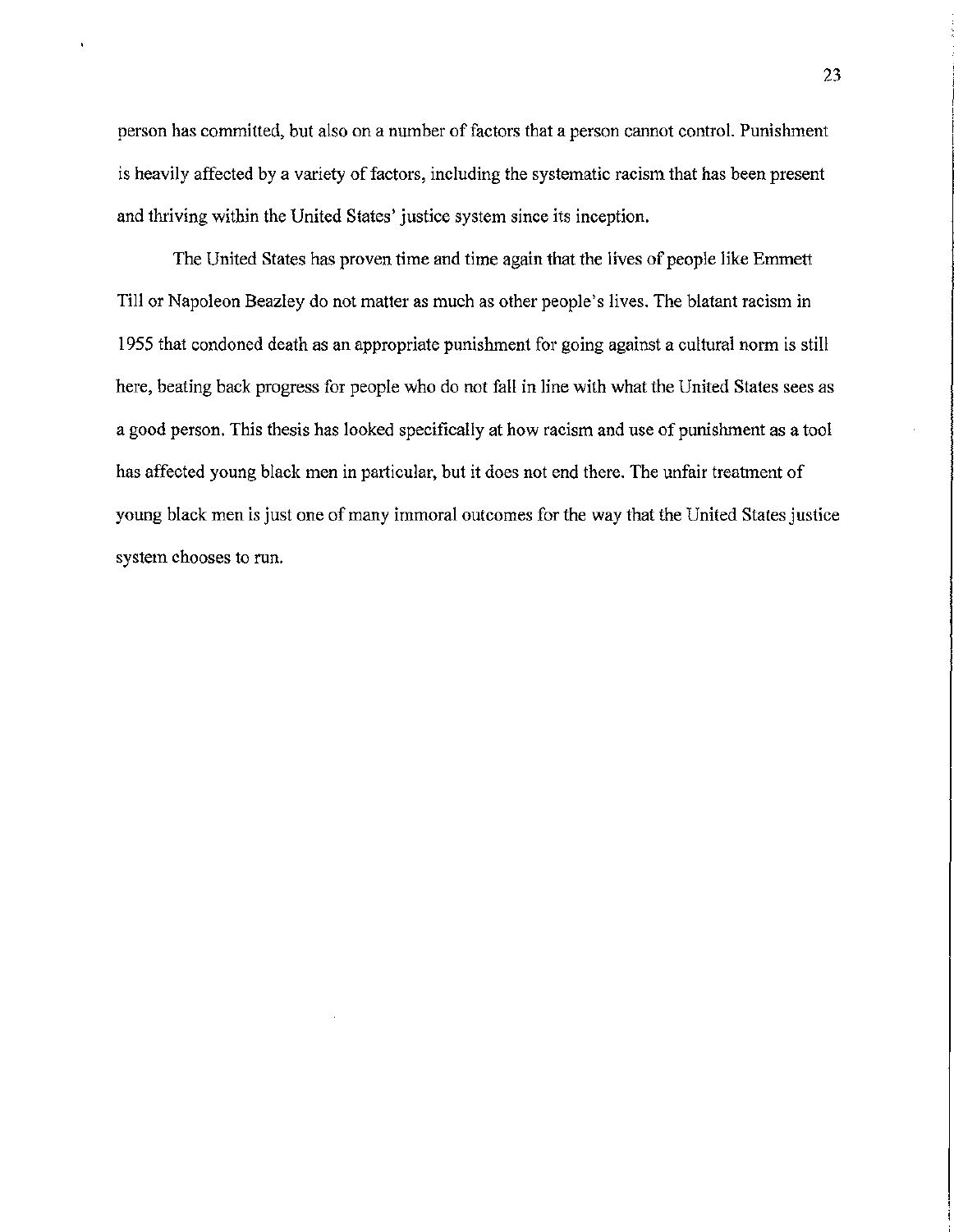#### BIBLIOGRAPHY

Beazley, Napoleon. "Napoleon Beazley's Final Written Statement". *Toronto Star,* 28 May 2002.

- "Black Disparities in Youth Incarceration." The Sentencing Project, The Sentencing Project, 12 Sept. 2017, www.sentencingproject.org/publications/black-disparities-youthincarceration/.
- Bosma, Anouk, et al. "Prison-Based Rehabilitation: Predictors of Offender Treatment Participation and Treatment Completion." *Crime* & *Delinquency,* vol. 62, no. 8, Aug. 2016
- "CHATTER: Rehabilitation in Prison?" *New York Times,* 12 Oct. 1997. *Biography in Context,*  http://link.galegroup.com/apps/doc/A150281159/BIC?u=munc8D304&sid=BIC&xid=9b 82a9bb. Accessed 15 Sep. 2018
- Coulter, Ann. "The Beazley Boys: A Ready Smile and a Ready Gun". *Human Events,* vol. 57, no. 32, 8/27/2001, pp. 5, http://web.a.ebscohost.com.proxy.bsu.edu/ehost/detail/detail?vid=0&sid=6cb336e1-63cd-4618-afc0- 90356cc07elc%40sessionmgr4010&bdata=JnNpdGU9ZWhvc3QtbG12ZSZzY29wZT1za XRl#AN=5101116&db=aph. Accessed 10 Sep. 2018.
- Demers, Jason. "Control, Resistance, and Racism in the Contemporary Prison." *Canadian Review of American Studies,* vol. 43, no. 3, 2013, pp 502-511. https://muse-jhuedu.proxy.bsu.edu/article/531057. Accessed 13 Sep. 2018.
- DeNunzio, Dionne. "Student Casenote: Roper v. Simmons." *Ohio Northern University Law Review".* Vol32, 2006. https://advance-lexis-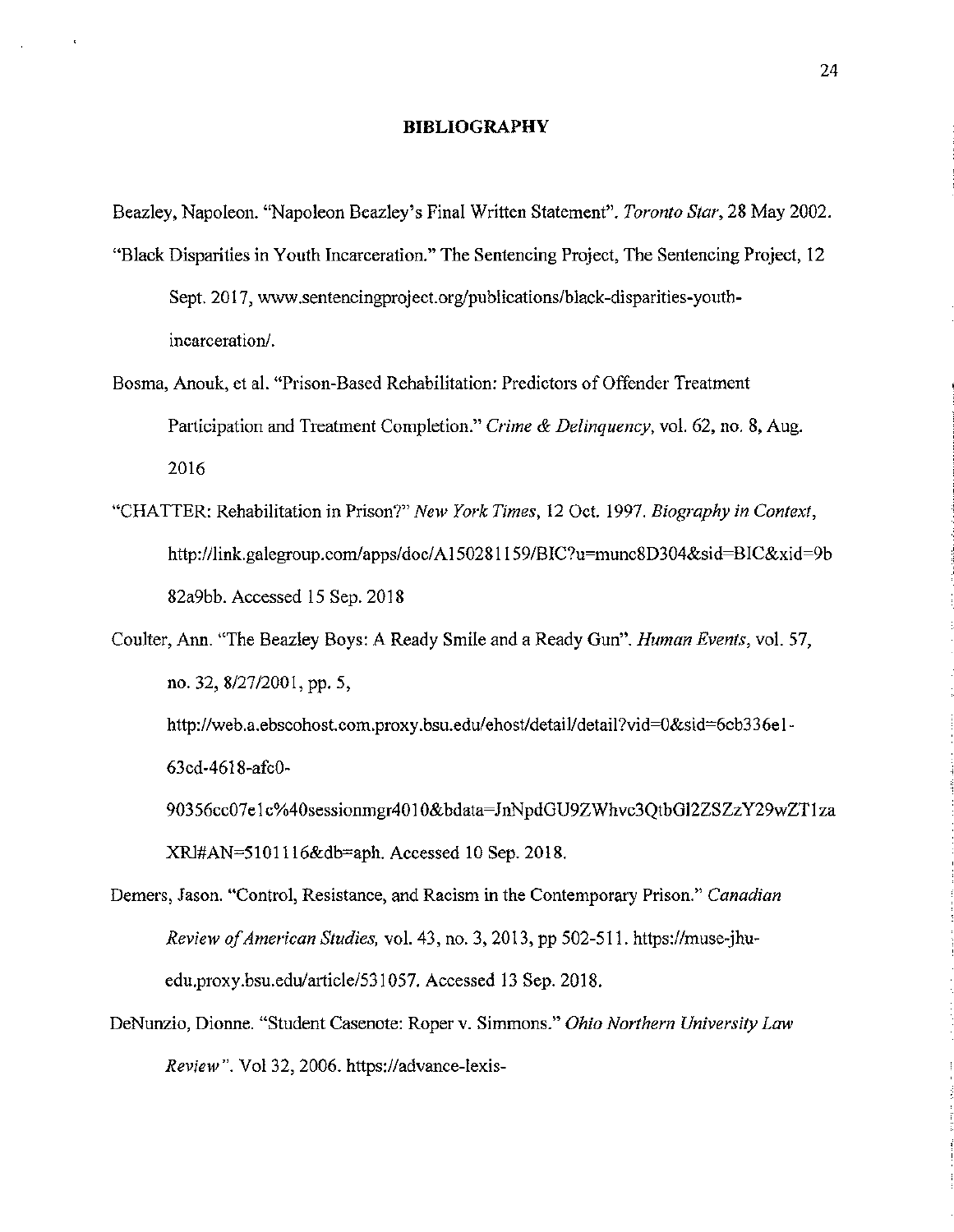com. proxy. bsu.edu/document/?pdmfid= 1516831 &crid=b8ae890f-6c34-4 fa8-b922- 1 ef80c6b80e5&pddocfullpath=%2Fshared%2Fdocument%2Fanalyticalmaterials%2Furn%3AcontentItem%3A4KN6-8B10-00CW-4007-00000-00&pddocid=urn%3AcontentItem%3A4KN6-8B10-00CW-4007-00000-OO&pdcontentcomponentid=140724&pdteaserkey=srO&pditab=allpods&ecomp=5ynk&e arg=srO&prid=5b689a92-1009-4685-b12e-fc614625fb45. Accessed 11 Sep. 2018

- "End Juvenile Life Without Parole." American Civil Liberties Union, ACLU, www.aclu.org/end-juvenile-life-without-parole. Accessed 13 Sep. 2018
- "F AQ: The Covenant on Civil & Political Rights (ICCPR)." *Civil Liberties Union,* ACLU, April 2014, www.aclu.org/other/faq-covenant-civil-political-rights-iccpr. Accessed 13 Sep. 2018
- Frappier, Jon. "Above the Law: Violations of International Law by the U.S. Government from Truman to Reagan." *Crime and Social Justice,* no. 21/22, 1984, pp. 1-36. JSTOR, JSTOR, www.jstor.org/stable/29766228.
- Guggenheim, Martin. "Graham v Florida and a Juvenile's Right to Age-Appropriate Sentencing." *Harvard Civil Rights-Civil Liberties Law Review,* vol. 471, no. 457, Summer 2012, https://advance-lexiscom.proxy.bsu.edu/document/?pdmfid=1516831&crid=579cf014-339a-4ad7-8fbfdd6e3aa069dO&pddocfullpath=%2Fshared%2Fdocument%2Fanalyticalmaterials%2Furn%3Acontentltem%3A5698-PBXO-OOCW-20VH-OOOOO-OO&pddocid=urn%3Acontentltem%3A5698-PBXO-OOCW -20VH -OOOOO-

OO&pdcontentcomponentid=143842&pdteaserkey=srO&pditab=allpods&ecomp=5ynk&e arg=sr0&prid=f80cdc88-01a2-4159-9fa8-75b70ad2038f. Accessed 8 Oct. 2018.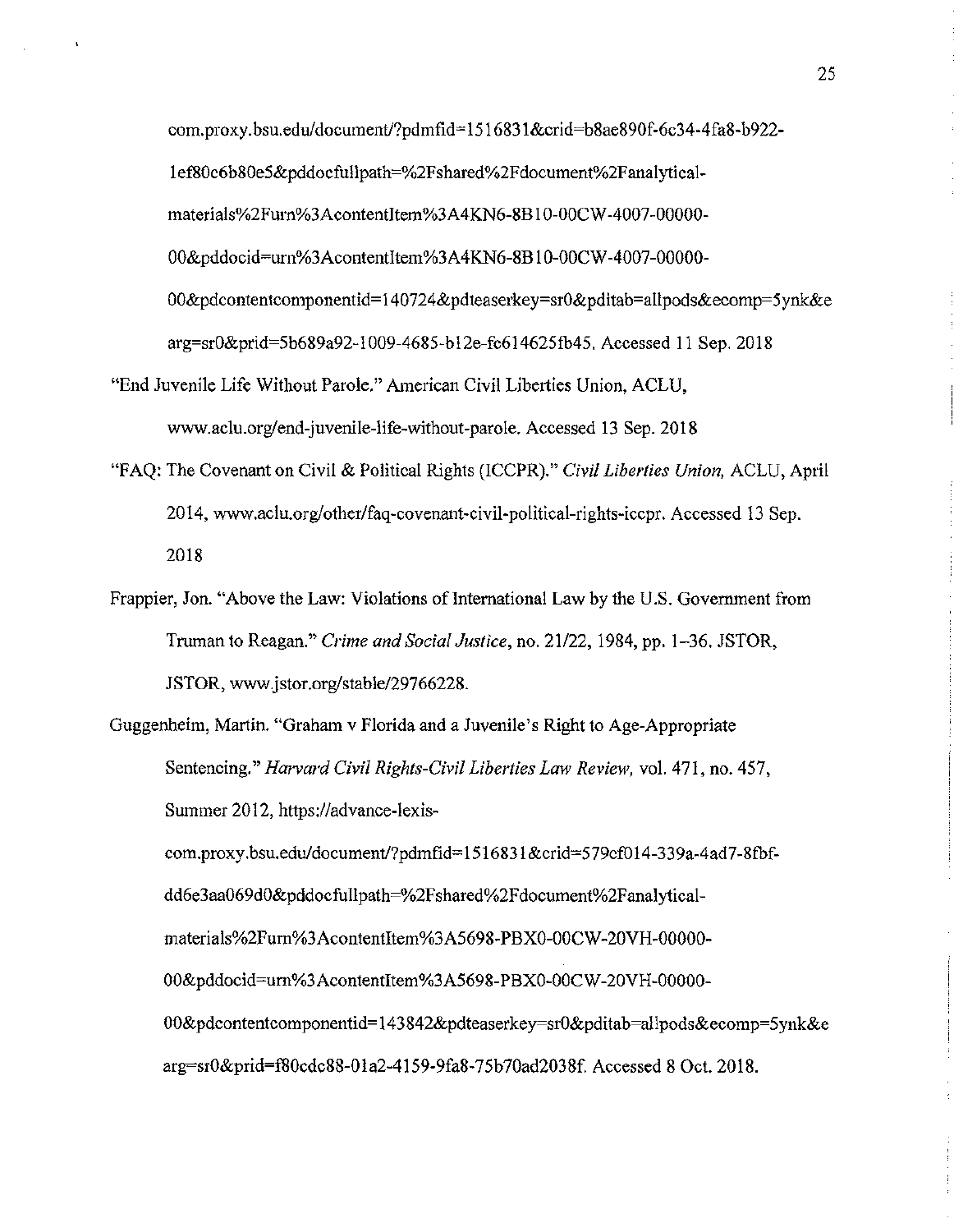Houck, David W, and A. Matthew Grindy. Emmett Till and the Mississippi Press. University Press Of Mississippi, 2010.

Hurble, Ronald B. and Champion, Jr, Walter J. "The Life and Times of Napoleon Beazley: The Effect (if Any) of the International Covenant on Civil and Political Rights on Texas' 17 & Up Execution Standard." *Thurgood Marshall Law Review.* Vol28, no. 1, Fall 2002. https :/ /advance-lexis-com. proxy. bsu.edu/api/ document?collection=analyticalmaterials&id=urn:contentItem:4992-58W0-00CW-606G-00000-00&context=1516831. Accessed 10 Sep. 2018.

- "The Lives of Juvenile Lifers: Findings from a National Swvey." The Sentencing Project, The Sentencing Project, 1 Mar. 2012, www.sentencingproject.org/publications/the-lives-ofjuvenile-lifers-findings-from-a-national-survey/. Accessed 8 Sep. 2018
- Maroney, Terry. "Essay: Adolescent Brain Science after Graham v Florida." *Notre Dame Law Review.* Vol. 86, no. 765, March 2011. https://advance-lexiscom. proxy. bsu.edu/document!?pdmfid= 1516831 &crid=61 d0856a-3d91-4de3-866e-82ed444 fcO 19&pddocfullpath=%2Fshared%2F document%2F analyticalmaterials%2Fum%3Acontentltem%3A5315-8TKO-OOCT -SOHD-OOOOO-OO&pddocid=um%3Acontentltem%3A5315-8TKO-OOCT -SOHD-OOOOO-OO&pdcontentcomponentid=7377&pdteaserkey=srO&pditab=allpods&ecomp=5ynk&ear g=sr0&prid=22a2a3fa-bc 19-4342-99c3-92f84979435b . Accessed 8 Oct. 2018.
- Nellis, Ashley. "The Lives of Juvenile Lifers: Findings from a National Survey". *The Sentencing Project.* pp. 1-43, March 2012. https://sentencingproject.org/wpcontent/uploads/2016/01/The-Lives-of-Juvenile-Lifers.pdf. Accessed 12 Sep. 2018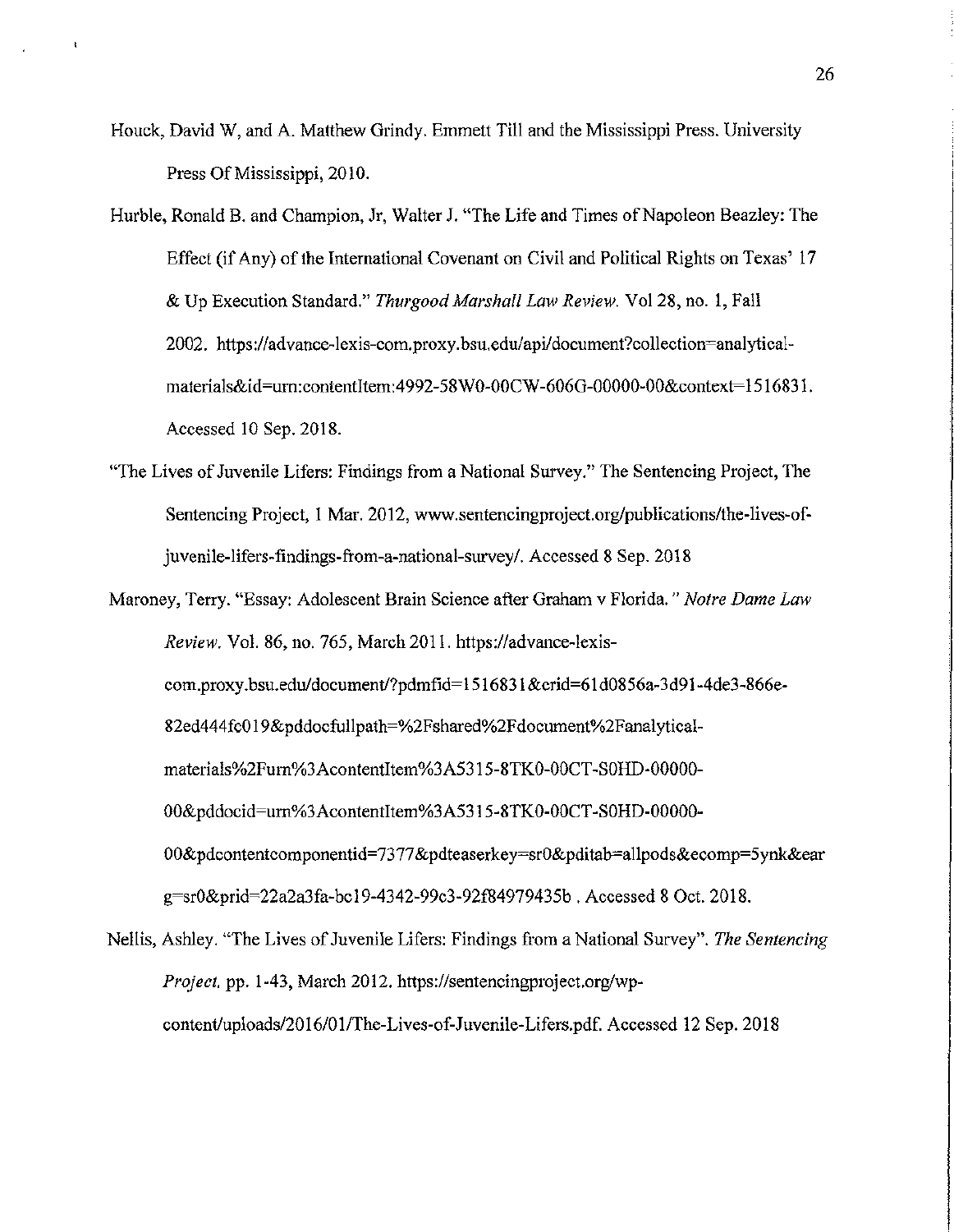- O'Sullivan, R6isin, et al. "Transformative Rehabilitation: Exploring Prisoners' Experiences of the Community Based Health and First Aid Programme in Ireland." *European Journal on Criminal Policy and Research,* Kluwer Academic Publishers, pp. 1-19, doi: 10.1007 /s1 061 0-018-9396-z.
- Rabuy, Bernadette, and Daniel Kopf. "Prisons of Poverty: Uncovering the Pre-Incarceration Incomes of the Imprisoned." States of Incarceration: The Global Context 2016 | Prison Policy Initiative, Prison Policy Initiative, 9 July 2015, www.prisonpolicy.org/reports/income.html Accessed 10 Sep. 2018
- Spencer, Robin. "Emmett Till". *Encyclopedia of African-American Culture and History,* 2006. http://go.galegroup.com.proxy.bsu.edu/ps/i.do?p=BIC&u=munc80314&id=GALE% 7CK 3444701228&v=2.1&it=r&sid=summon. Accessed 10 Sep. 2018.
- "Study: Pace of Brain Development Still Strong in Late Teens." *Health and Medicine Week,* 23 May 2011, pp. 2845. *Health Reference Center Academic,*  http:/ /link.galegroup.com/apps/doc/ A25698534 7 /HRCA ?u=munc80314&sid=HRCA&xi d=cd015531. Accessed 8 Sep. 2018
- "Texas Executes Beazley." CNN, Cable News Network, 29 May 2002, www.cnn.com/2002/LA W/05/28/beazley.execution/index.html.
- Thornton, Brian. "The Murder of Emmett Till." *Journalism History,* vol. 36, no. 2, Summer 2010, pp. 96-104,

http:/ /web. b.ebscohost.com. proxy. bsu.edu/ ehost/detail/ detail?vid=O&sid=8005 5 813- 8b8b-4 f2d-ba4d-b851 d6fca9e3%40pdc-v-

sessmgr04&bdata=JnNpdGU9ZWhvc3QtbG12ZSZzY29wZT1 zaXRl#db=ufh&AN=5265 7222, Accessed 10 Sep. 2018.